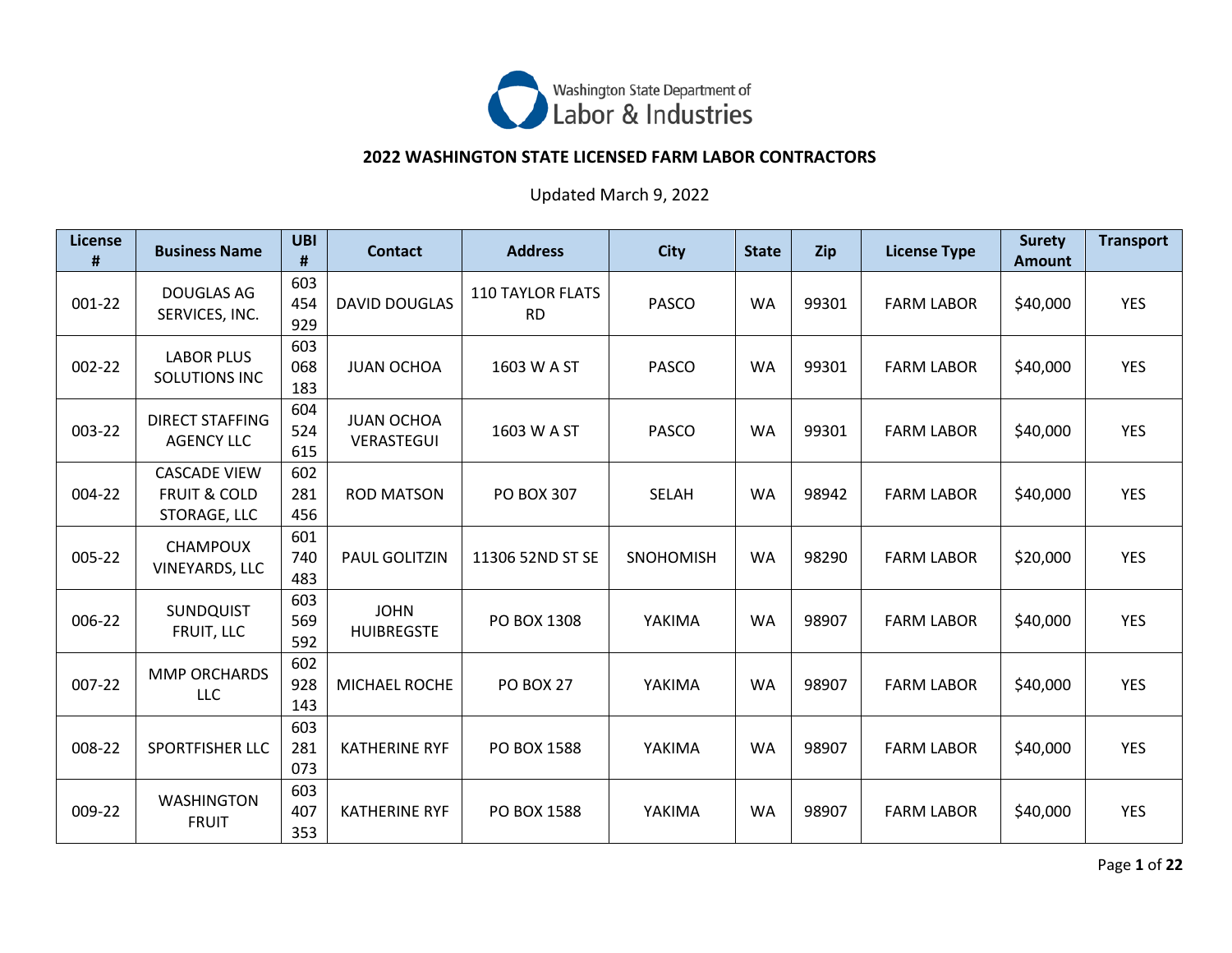|        | ADMINISTRATIVE<br>SERVICES II, LLC                                              |                   |                                       |                             |                   |           |       |                      |          |            |
|--------|---------------------------------------------------------------------------------|-------------------|---------------------------------------|-----------------------------|-------------------|-----------|-------|----------------------|----------|------------|
| 010-22 | <b>GILBERT</b><br>ORCHARDS, INC.                                                | 397<br>009<br>818 | <b>JOHN</b><br><b>HUIBREGSTE</b>      | 10804 GILBERT RD            | YAKIMA            | <b>WA</b> | 98903 | <b>FARM LABOR</b>    | \$40,000 | <b>YES</b> |
| 011-22 | ROY FARMS, INC.                                                                 | 601<br>115<br>559 | <b>LESLIE ROY</b>                     | 401 WALTERS<br><b>ROAD</b>  | <b>MOXEE</b>      | WA        | 98936 | <b>FARM LABOR</b>    | \$40,000 | <b>YES</b> |
| 012-22 | <b>BM</b><br>ADMINISTRATIVE<br>SERVICES, INC.                                   | 603<br>504<br>086 | ROBERT G.<br><b>PRICE</b>             | PO BOX 4078                 | YAKIMA            | <b>WA</b> | 98904 | <b>FARM LABOR</b>    | \$40,000 | <b>NO</b>  |
| 013-22 | PRO ORCHARD<br>MANAGEMENT,<br>L.L.C.                                            | 602<br>118<br>132 | <b>CHRIS</b><br>SAUNDERS              | PO BOX 4080                 | YAKIMA            | <b>WA</b> | 98904 | <b>FARM LABOR</b>    | \$40,000 | <b>NO</b>  |
| 014-22 | R&SL, INC. DBA<br><b>TOTAL</b><br><b>EMPLOYMENT</b><br><b>AND</b><br>MANAGEMENT | 601<br>659<br>330 | <b>RANDY LUSTIG</b>                   | PO BOX 1488                 | <b>MOSES LAKE</b> | <b>WA</b> | 98837 | <b>FARM LABOR</b>    | \$40,000 | <b>YES</b> |
| 015-22 | <b>SIERRA TORRES</b><br><b>SERVICES INC</b>                                     | 604<br>043<br>387 | <b>BALDEMAR</b><br><b>SIERRA</b>      | PO BOX 18178                | SALEM             | <b>OR</b> | 97305 | <b>REFORESTATION</b> | \$20,000 | <b>YES</b> |
| 016-22 | <b>FRANCO</b><br><b>REFORESTATION</b><br><b>INC</b>                             | 601<br>035<br>260 | <b>MANUEL</b><br><b>FRANCO</b>        | 8457 DARLEY RD<br><b>SE</b> | <b>AUMSVILLE</b>  | <b>OR</b> | 97325 | <b>BOTH</b>          | \$20,000 | <b>YES</b> |
| 017-22 | MAS LABOR H2A,<br><b>LLC</b>                                                    | 603<br>191<br>262 | <b>THOMAS</b><br><b>BORTNYK</b>       | <b>PO BOX 507</b>           | LOVINGSTON        | <b>VA</b> | 22949 | <b>RECRUITMENT</b>   | \$5,000  | <b>NO</b>  |
| 018-22 | RANGEVIEW AG<br><b>LABOR LLC</b>                                                | 604<br>188<br>484 | <b>ANTHONY JENKS</b>                  | <b>PO BOX 547</b>           | <b>OTHELLO</b>    | <b>WA</b> | 99344 | <b>FARM LABOR</b>    | \$20,000 | <b>NO</b>  |
| 019-22 | <b>PAYNE</b><br><b>REFORESTATION</b><br><b>INC</b>                              | 601<br>517<br>447 | <b>DUANE PAYNE</b>                    | 155 REID LANE               | LONGVIEW          | <b>WA</b> | 98632 | <b>REFORESTATION</b> | \$10,000 | <b>YES</b> |
| 020-22 | JAT FARM LABOR,<br>INC.                                                         | 604<br>597<br>304 | <b>JORGE TORRES</b><br><b>ACEVEDO</b> | 1970 SHAMROCK<br><b>CT</b>  | WASCO             | CA        | 93280 | <b>FARM LABOR</b>    | \$20,000 | <b>NO</b>  |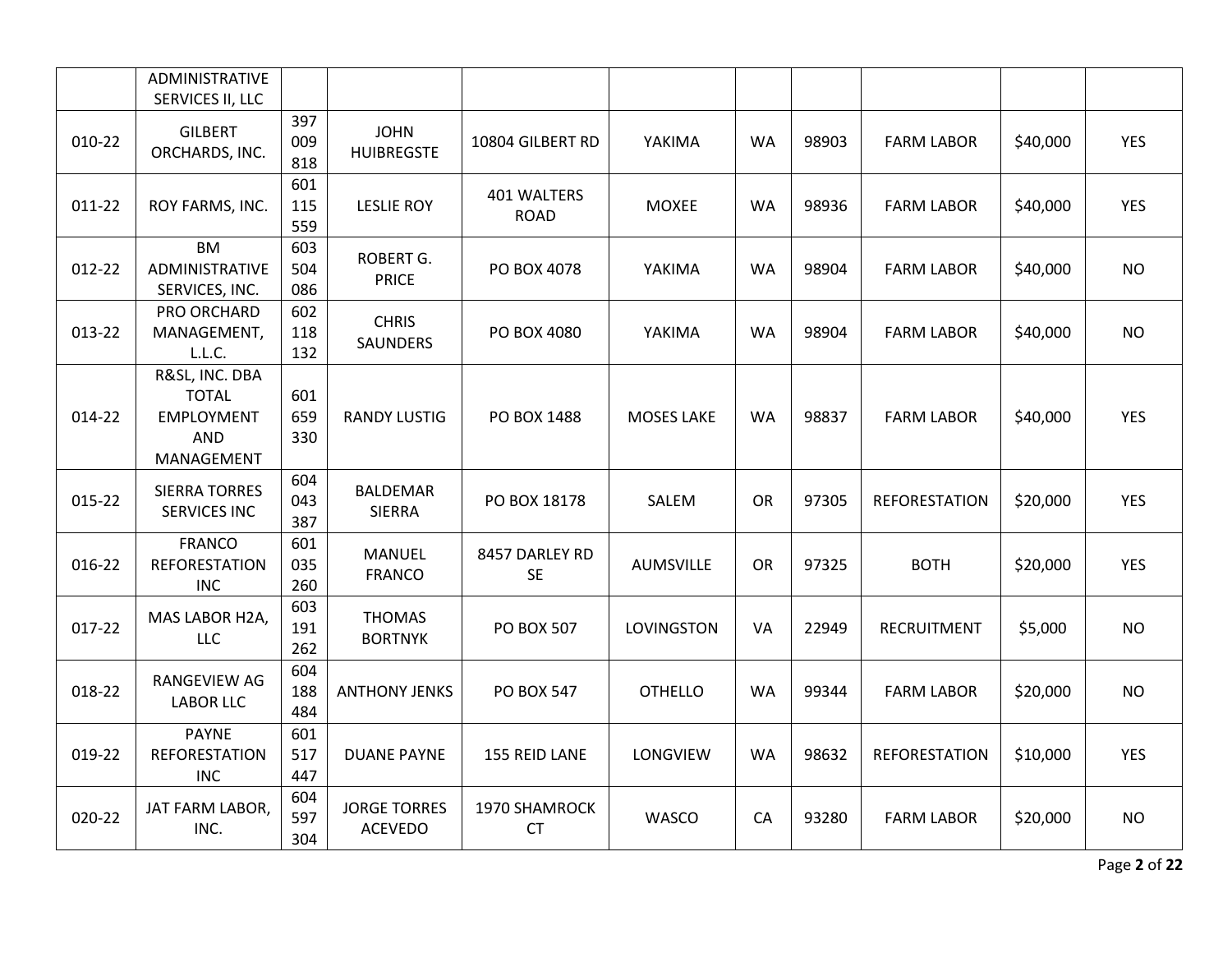| 021-22 | OC FORESTRY,<br>INCORPORATED                       | 604<br>092<br>781 | <b>MARIO</b><br>ORDONEZ               | 1704 W MAIN<br><b>STREET</b> | <b>MEDFORD</b>   | <b>OR</b> | 97501 | <b>REFORESTATION</b> | \$10,000 | <b>YES</b> |
|--------|----------------------------------------------------|-------------------|---------------------------------------|------------------------------|------------------|-----------|-------|----------------------|----------|------------|
| 022-22 | <b>AGRI LABOR</b><br>SOURCE, INC.                  | 603<br>528<br>098 | <b>CHRISTOPHER</b><br><b>BRUNETTI</b> | <b>PO BOX 754</b>            | <b>OTHELLO</b>   | <b>WA</b> | 99344 | <b>FARM LABOR</b>    | \$20,000 | <b>NO</b>  |
| 023-22 | <b>BLUE CASCADE</b><br><b>ORCHARDS</b><br>COMPANY  | 603<br>558<br>712 | <b>CHRISTOPHER</b><br><b>MONSON</b>   | 252 N RUSHMORE<br><b>RD</b>  | SELAH            | <b>WA</b> | 98942 | <b>FARM LABOR</b>    | \$20,000 | <b>YES</b> |
| 024-22 | SEASONAL LABOR<br><b>FACILITATORS</b>              | 604<br>224<br>523 | <b>THOMAS</b><br><b>BORTNYK</b>       | <b>PO BOX 507</b>            | LOVINGSTON       | VA        | 22949 | <b>RECRUITMENT</b>   | \$5,000  | <b>NO</b>  |
| 025-22 | ZALDIVAR'S<br><b>FORESTRY CORP</b>                 | 601<br>040<br>348 | <b>BARTOLOME</b><br>ZALDIVAR          | PO BOX 1047                  | <b>CENTRALIA</b> | <b>WA</b> | 98531 | <b>REFORESTATION</b> | \$15,000 | <b>YES</b> |
| 026-22 | RAMIREZ<br><b>REFORESTATION</b><br><b>INC</b>      | 601<br>198<br>360 | <b>TOMAS</b><br>RAMIREZ               | PO BOX 1412                  | <b>CHEHALIS</b>  | <b>WA</b> | 98532 | <b>REFORESTATION</b> | \$15,000 | <b>YES</b> |
| 027-22 | <b>HANSEN</b><br>ADMINISTRATIVE<br><b>SERVICES</b> | 604<br>171<br>589 | <b>ERIC HANSEN</b>                    | PO BOX 9755                  | YAKIMA           | <b>WA</b> | 98909 | <b>REFORESTATION</b> | \$20,000 | <b>YES</b> |
| 028-22 | VAZQUEZ<br><b>CONTRACTING</b><br>SERVICES, LLC     | 603<br>157<br>934 | <b>MARIO</b><br>VAZQUEZ               | <b>PO BOX 2838</b>           | <b>OTHELLO</b>   | <b>WA</b> | 99344 | <b>FARM LABOR</b>    | \$20,000 | <b>NO</b>  |
| 029-22 | <b>GREEN TREE</b><br><b>REFORESTATION</b><br>LLC   | 602<br>398<br>670 | <b>UBALDO PEREZ</b>                   | <b>PO BOX 872</b>            | SUNNYSIDE        | <b>WA</b> | 98944 | <b>BOTH</b>          | \$10,000 | <b>YES</b> |
| 030-22 | <b>VIRGIL GAMACHE</b><br><b>FARMS INC</b>          | 601<br>134<br>463 | <b>ANDREW X</b><br><b>GAMACHE</b>     | 6371 FORT RD                 | <b>TOPPENISH</b> | <b>WA</b> | 98948 | <b>FARM LABOR</b>    | \$20,000 | <b>NO</b>  |
| 031-22 | PEOPLEREADY,<br>INC.                               | 601<br>898<br>135 | TODD N.<br><b>GILMAN</b>              | PO BOX 2910                  | <b>TACOMA</b>    | <b>WA</b> | 98401 | <b>BOTH</b>          | \$20,000 | <b>NO</b>  |
| 032-22 | STRAND APPLES,<br>INC.                             | 399<br>003<br>172 | <b>ROGER STRAND</b>                   | <b>PO BOX 56</b>             | <b>COWICHE</b>   | <b>WA</b> | 98923 | <b>FARM LABOR</b>    | \$20,000 | <b>NO</b>  |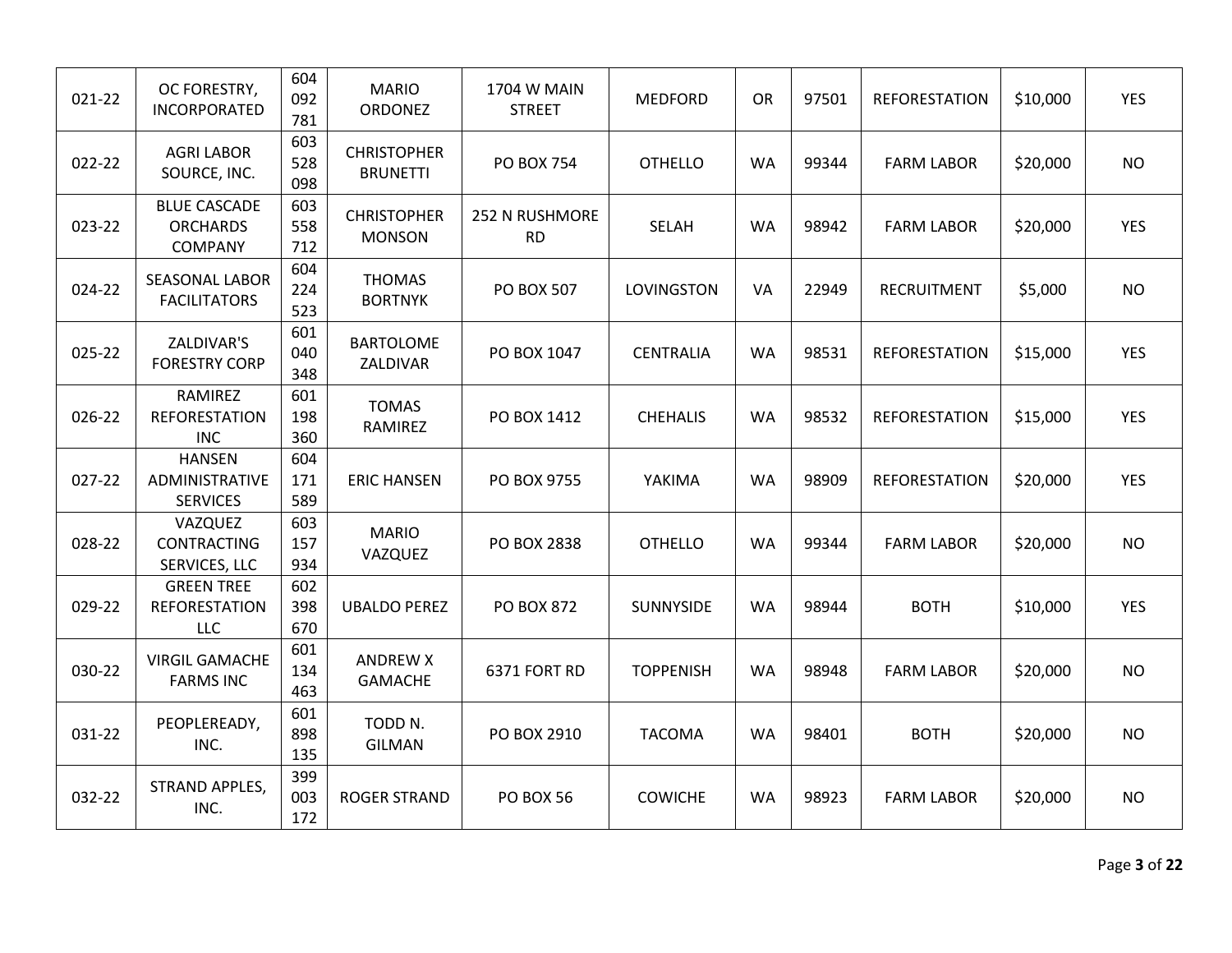| 033-22 | <b>OTHELLO</b><br><b>BLUEBERRY LLC</b>                     | 604<br>054<br>868 | <b>LESLIE ROY</b>                          | 401 WALTERS<br><b>ROAD</b>          | <b>MOXEE</b>                   | <b>WA</b> | 98936 | <b>FARM LABOR</b>    | \$20,000 | <b>YES</b> |
|--------|------------------------------------------------------------|-------------------|--------------------------------------------|-------------------------------------|--------------------------------|-----------|-------|----------------------|----------|------------|
| 034-22 | <b>EL RINCON</b><br>FORESTRY, INC                          | 604<br>578<br>768 | <b>FELIPE</b><br><b>GARDUNO</b><br>ORDONEZ | 1575 THOMAS<br><b>ROAD</b>          | <b>MEDFORD</b>                 | <b>OR</b> | 97501 | <b>REFORESTATION</b> | \$10,000 | <b>YES</b> |
| 035-22 | <b>WAUTOMA</b><br><b>SPRINGS</b><br><b>VINEYARD LLC</b>    | 603<br>078<br>912 | THOMAS E.<br><b>MERKLE</b>                 | 5405 S GARDFIELD<br><b>ST</b>       | <b>KENNEWICK</b>               | <b>WA</b> | 99337 | <b>FARM LABOR</b>    | \$20,000 | <b>YES</b> |
| 036-22 | <b>LFZ ORCHARD</b><br>OPERATIONS, INC.                     | 604<br>190<br>134 | LESTER F. ZIRKLE                           | 406 S 1ST ST<br><b>SUITE 4</b>      | <b>SELAH</b>                   | <b>WA</b> | 98942 | <b>FARM LABOR</b>    | \$20,000 | <b>YES</b> |
| 037-22 | <b>IMPERIAL</b><br><b>FORESTRY INC</b>                     | 604<br>085<br>042 | <b>MARICELA</b><br><b>NIETO</b>            | <b>5865 TABLE ROCK</b><br><b>RD</b> | <b>CENTRAL</b><br><b>POINT</b> | <b>OR</b> | 97502 | <b>REFORESTATION</b> | \$10,000 | <b>YES</b> |
| 038-22 | <b>G&amp;T VISA</b><br><b>INCORPORATED</b>                 | 604<br>231<br>255 | <b>JOSE MACIAS</b>                         | PO BOX 14986                        | <b>TUMWATER</b>                | <b>WA</b> | 98511 | <b>RECRUITMENT</b>   | \$5,000  | <b>NO</b>  |
| 039-22 | COUGAR<br><b>RANCHES</b><br><b>INVESTMENT LLC</b>          | 602<br>248<br>666 | WILLIAM W.<br>WANGLER, JR.                 | 352 HARRISON RD                     | <b>SELAH</b>                   | <b>WA</b> | 98942 | RECRUITMENT          | \$5,000  | <b>NO</b>  |
| 040-22 | <b>KERSHAW FARM</b><br><b>LABOR</b><br>MANAGEMENT,<br>INC. | 604<br>116<br>459 | <b>SAM SLUYS</b>                           | 151 LOW ROAD                        | YAKIMA                         | <b>WA</b> | 98908 | <b>FARM LABOR</b>    | \$40,000 | <b>YES</b> |
| 041-22 | <b>SUPER</b><br>INVESTMENTS,<br>INC.                       | 600<br>269<br>723 | <b>SAM SLUYS</b>                           | 151 LOW ROAD                        | YAKIMA                         | <b>WA</b> | 98908 | <b>FARM LABOR</b>    | \$40,000 | <b>YES</b> |
| 042-22 | SAGEMOOR<br><b>GROUP</b><br>MANAGEMENT<br>SERVICES, INC.   | 603<br>394<br>722 | <b>JUAN GAYTAN</b>                         | 31 ALLAN ROAD                       | <b>NACHES</b>                  | <b>WA</b> | 98937 | <b>FARM LABOR</b>    | \$40,000 | <b>YES</b> |
| 043-22 | LEGACY FRUIT,<br><b>LLC</b>                                | 604<br>342<br>021 | W. DEAN<br><b>GARDNER</b>                  | <b>12 HOFFER ROAD</b>               | <b>WAPATO</b>                  | <b>WA</b> | 98951 | <b>FARM LABOR</b>    | \$40,000 | <b>NO</b>  |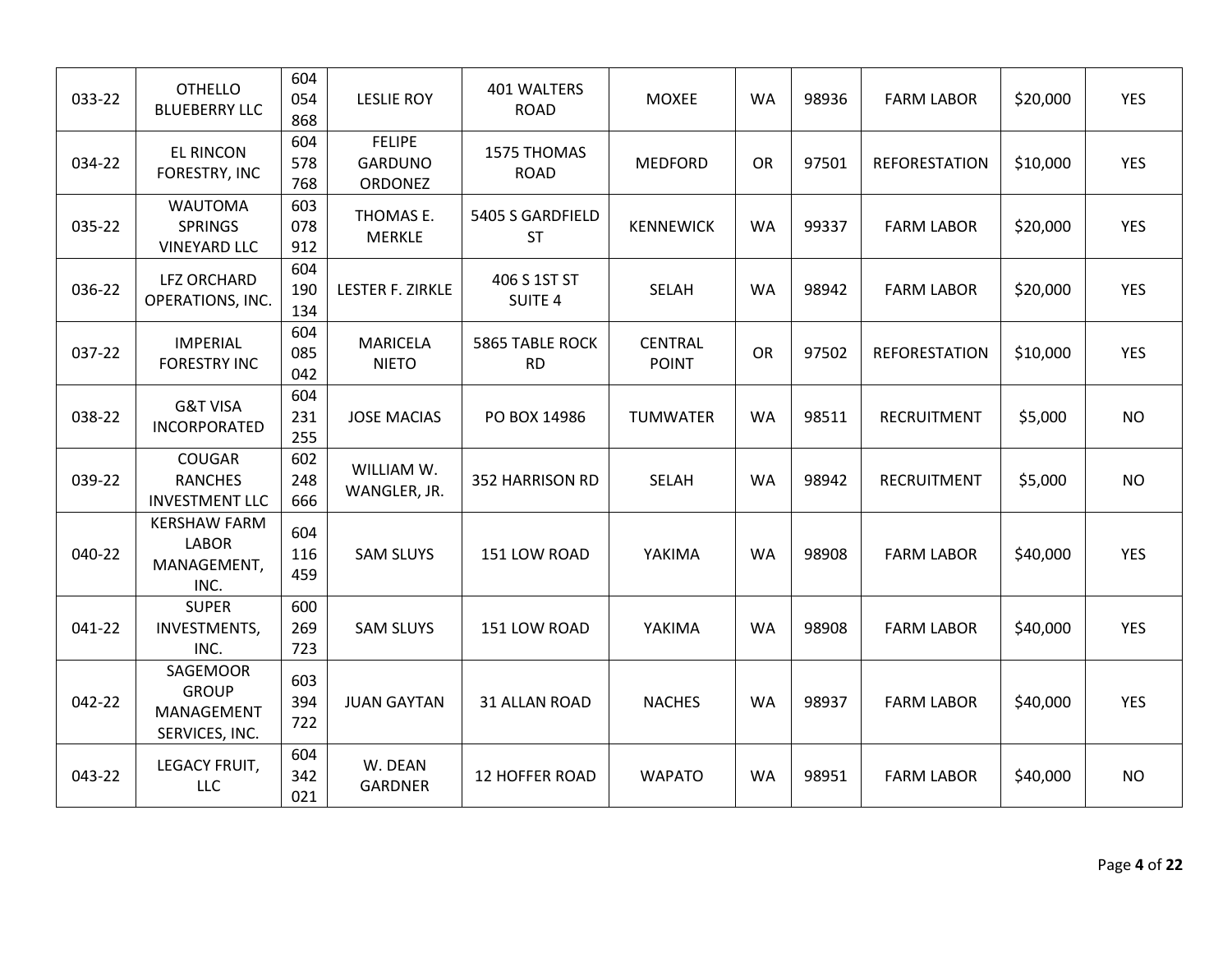| 044-22 | <b>WASHINGTON</b><br>ORCHARD<br>MANAGEMENT,<br>LLC.       | 604<br>340<br>726 | W. DEAN<br><b>GARDNER</b>             | 12 HOFFER ROAD                             | <b>WAPATO</b>                 | <b>WA</b> | 98951 | <b>FARM LABOR</b>    | \$40,000 | <b>YES</b> |
|--------|-----------------------------------------------------------|-------------------|---------------------------------------|--------------------------------------------|-------------------------------|-----------|-------|----------------------|----------|------------|
| 045-22 | <b>CHIEF ORCHARDS</b><br>ADMINISTRATIVE<br>SERVICES, INC. | 604<br>069<br>135 | <b>ERNEST</b><br><b>EDWARDS</b>       | 4001<br>SUMMITVIEW<br><b>AVE STE 5-403</b> | YAKIMA                        | <b>WA</b> | 98908 | <b>FARM LABOR</b>    | \$20,000 | <b>YES</b> |
| 046-22 | <b>CURTIS HILL</b><br><b>FORESTRY LLC</b>                 | 603<br>408<br>684 | LORENZO<br>RAMIREZ                    | PO BOX 1401                                | <b>CHEHALIS</b>               | <b>WA</b> | 98532 | <b>REFORESTATION</b> | \$15,000 | <b>YES</b> |
| 047-22 | <b>METAU RESILIENT</b><br><b>FORESTS</b>                  | 602<br>492<br>769 | <b>WES JOHNS</b>                      | PO BOX 636                                 | LEAVENWORTH                   | <b>WA</b> | 98826 | <b>REFORESTATION</b> | \$5,000  | <b>YES</b> |
| 048-22 | CASLON CO., INC<br>DBA G&J<br><b>FORESTRY</b>             | 602<br>667<br>219 | <b>GORDON</b><br><b>JOHNSON</b>       | 1343 9TH STREET                            | <b>ASTORIA</b>                | <b>OR</b> | 97103 | <b>BOTH</b>          | \$5,000  | <b>YES</b> |
| 049-22 | <b>RODRIGUEZ</b><br><b>REFORESTATION</b>                  | 602<br>080<br>415 | <b>JOSE</b><br><b>RODRIGUEZ</b>       | PO BOX 2593                                | <b>MOUNT</b><br><b>VERNON</b> | <b>WA</b> | 98273 | <b>REFORESTATION</b> | \$10,000 | <b>YES</b> |
| 050-22 | <b>FOUR SEASONS</b><br><b>FORESTRY</b><br>SERVICES, INC.  | 601<br>879<br>572 | <b>TIMOTHY</b><br><b>GRAHAM</b>       | <b>PO BOX 420</b>                          | <b>CHEHALIS</b>               | <b>WA</b> | 98532 | <b>BOTH</b>          | \$10,000 | <b>YES</b> |
| 051-22 | MCDOUGALL<br>FAMILY FARMING,<br><b>INC</b>                | 603<br>558<br>629 | <b>IRENE BIRDSALL</b>                 | 305 OLDS<br><b>STATION RD</b>              | WENATCHEE                     | <b>WA</b> | 98801 | <b>FARM LABOR</b>    | \$40,000 | <b>YES</b> |
| 052-22 | THE HIGHLAND<br>PARTNERSHIP III,<br>INC.                  | 604<br>574<br>615 | <b>DOUGLAS</b><br><b>STOCKWELL</b>    | PO BOX 1706                                | WENATCHEE                     | <b>WA</b> | 98807 | <b>FARM LABOR</b>    | \$40,000 | <b>YES</b> |
| 053-22 | <b>ALPHA SERVICES</b><br><b>LLC</b>                       | 602<br>156<br>524 | <b>ROBERT</b><br>ZAHARIE              | 1141 N 3RD ST                              | <b>COEUR</b><br>D'ALENE       | ID        | 83814 | <b>REFORESTATION</b> | \$15,000 | <b>YES</b> |
| 054-22 | <b>ESPARZA</b><br>ENTERPRISES,<br>INC.                    | 603<br>303<br>553 | <b>LUIS ESPARZA</b>                   | 3851 FRUITVALE<br><b>AVE</b>               | <b>BAKERSFIELD</b>            | CA        | 93308 | <b>FARM LABOR</b>    | \$20,000 | <b>NO</b>  |
| 055-22 | <b>J&amp;M FORESTRY</b><br><b>CONTRACTORS</b>             | 600<br>383<br>229 | <b>GREGORY</b><br><b>MARVIN JONES</b> | 21 MCINTYRE RD                             | <b>ELMA</b>                   | <b>WA</b> | 98541 | <b>REFORESTATION</b> | \$5,000  | <b>NO</b>  |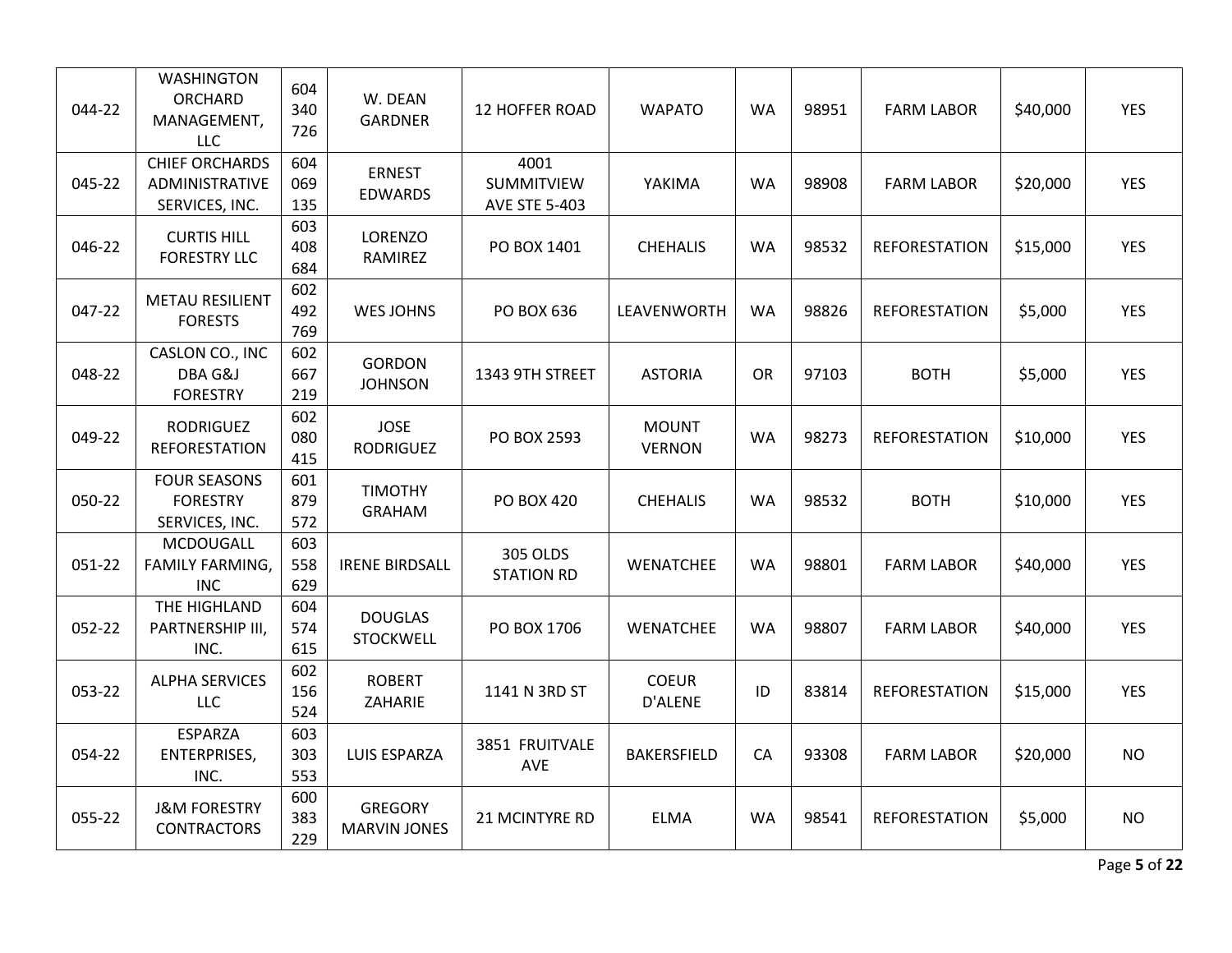| 056-22  | <b>CHAMPION</b><br><b>GREENS, INC</b>                     | 603<br>356<br>402 | <b>MARRISSA</b><br><b>CORNIA LOPEZ</b> | <b>PO BOX 267</b>                        | <b>CHEHALIS</b>    | <b>WA</b> | 98532 | <b>REFORESTATION</b> | \$5,000  | <b>YES</b> |
|---------|-----------------------------------------------------------|-------------------|----------------------------------------|------------------------------------------|--------------------|-----------|-------|----------------------|----------|------------|
| 057-22  | <b>JIMENEZ</b><br><b>CONTRACTORS</b>                      | 604<br>213<br>021 | <b>TEODULO</b><br><b>JIMENEZ</b>       | 56803 N FRAZIER<br><b>RD</b>             | <b>BENTON CITY</b> | <b>WA</b> | 99320 | <b>FARM LABOR</b>    | \$5,000  | <b>NO</b>  |
| 058-22  | <b>WASHINGTON</b><br><b>FARM</b><br><b>CONTRACTOR LLC</b> | 603<br>506<br>811 | <b>CLEMENTE</b><br><b>ESQUIVEL JR</b>  | PO BOX 1193                              | <b>PASCO</b>       | <b>WA</b> | 99301 | <b>FARM LABOR</b>    | \$20,000 | <b>NO</b>  |
| 059-22  | <b>TOVAR'S</b><br>REFORESTATION,<br>LLC                   | 604<br>597<br>384 | <b>JAVIER TOVAR</b>                    | 2052<br><b>KINGSWOOD</b><br><b>DRIVE</b> | <b>MEDFORD</b>     | <b>OR</b> | 97501 | <b>REFORESTATION</b> | \$10,000 | <b>YES</b> |
| 060-22  | PACIFIC AG<br>SERVICES, LLC                               | 604<br>807<br>193 | <b>BRIAN ALEGRIA</b>                   | <b>PO BOX 343</b>                        | <b>TIETON</b>      | <b>WA</b> | 98947 | <b>FARM LABOR</b>    | \$20,000 | <b>YES</b> |
| 061-22  | <b>CENTRAL</b><br><b>WASHINGTON AG</b><br>SERVICES, INC.  | 602<br>517<br>637 | <b>BRIAN ALEGRIA</b>                   | <b>PO BOX 343</b>                        | <b>TIETON</b>      | <b>WA</b> | 98947 | <b>FARM LABOR</b>    | \$20,000 | <b>YES</b> |
| 062-22  | D&D FORESTRY,<br><b>LLC</b>                               | 604<br>060<br>007 | <b>DANIELLE</b><br><b>GARCIA</b>       | PO BOX 677                               | <b>CENTRALIA</b>   | <b>WA</b> | 98531 | <b>REFORESTATION</b> | \$10,000 | <b>YES</b> |
| 063-22  | COWAN<br>ORCHARDS INC.                                    | 601<br>106<br>795 | ROBERT COWAN                           | 40 FOX HOLLOW<br><b>RD</b>               | LEAVENWORTH        | <b>WA</b> | 98826 | <b>FARM LABOR</b>    | \$15,000 | <b>YES</b> |
| 064-22  | <b>UPLAND</b><br>VINEYARDS, L.L.C.                        | 601<br>723<br>983 | STEPHEN A.<br><b>NEWHOUSE</b>          | 414 CONCORD<br><b>DRIVE</b>              | <b>OUTLOOK</b>     | <b>WA</b> | 98938 | <b>FARM LABOR</b>    | \$20,000 | <b>YES</b> |
| 065-22  | WOODEN SHOE,<br><b>LLC</b>                                | 603<br>167<br>450 | STEPHEN A.<br><b>NEWHOUSE</b>          | 414 CONCORD<br><b>DRIVE</b>              | <b>OUTLOOK</b>     | <b>WA</b> | 98938 | <b>FARM LABOR</b>    | \$20,000 | <b>YES</b> |
| 066-22  | CHIAWANA<br>ORCHARDS, LLC                                 | 602<br>001<br>417 | <b>BRUCE ALLEN</b>                     | 3107 RIVER ROAD                          | YAKIMA             | <b>WA</b> | 98902 | <b>FARM LABOR</b>    | \$20,000 | <b>YES</b> |
| 066-22B | <b>CHIAWANA</b><br>ORCHARDS, LLC                          | 602<br>001<br>417 | <b>BRUCE ALLEN</b>                     | 3107 RIVER ROAD                          | YAKIMA             | <b>WA</b> | 98902 | <b>FARM LABOR</b>    | \$20,000 | <b>YES</b> |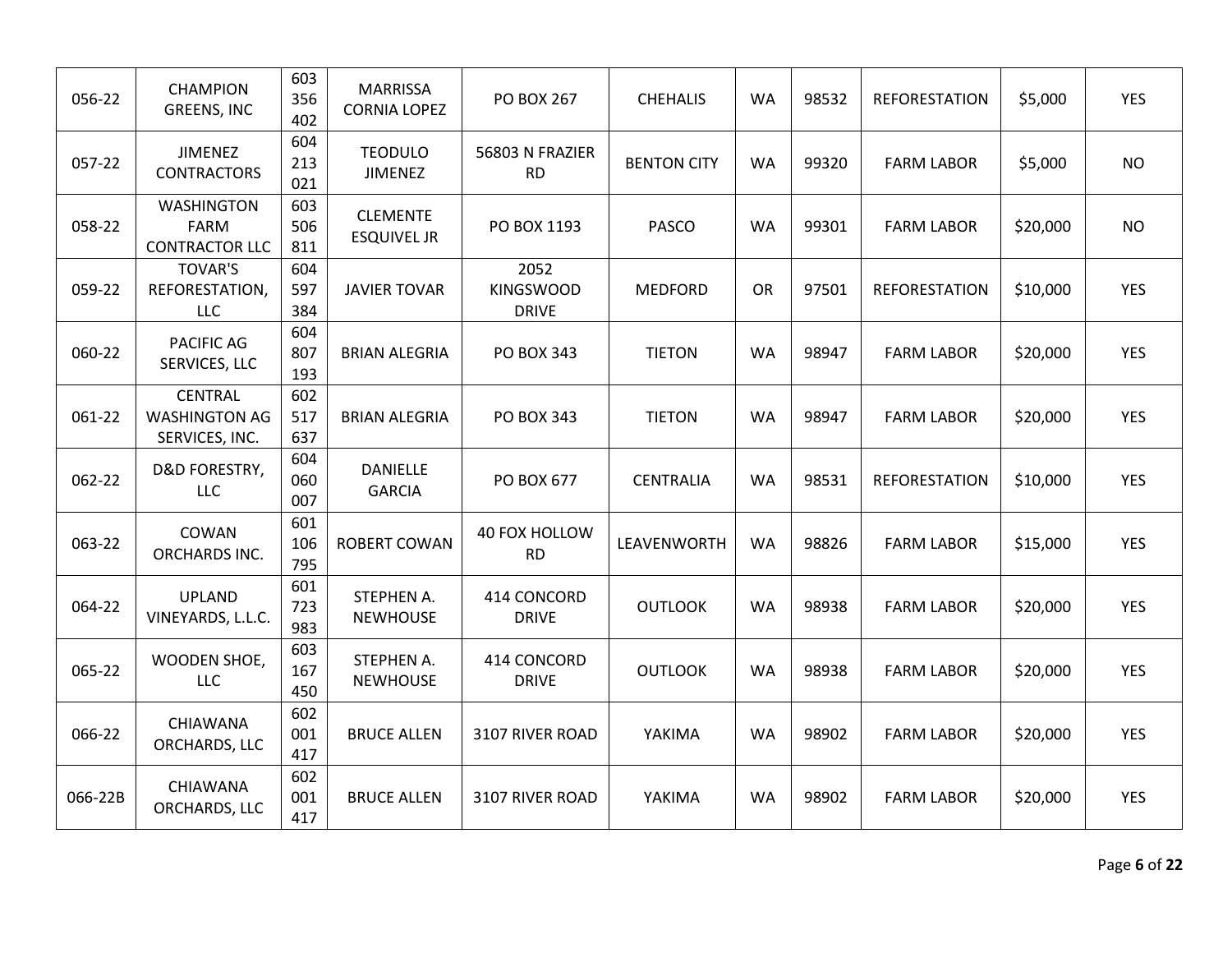| 068-22 | LA ANTIGUA, LLC<br><b>DBA DESERT</b><br>MANAGEMENT<br><b>SERVICES</b> | 604<br>262<br>669 | <b>RYAN AYRES</b>                       | 801 W CLARK<br><b>STREET STE B</b> | <b>PASCO</b>       | <b>WA</b> | 99301 | RECRUITMENT       | \$5,000  | <b>NO</b>  |
|--------|-----------------------------------------------------------------------|-------------------|-----------------------------------------|------------------------------------|--------------------|-----------|-------|-------------------|----------|------------|
| 069-22 | JMST, LLC                                                             | 602<br>823<br>258 | <b>SHAWN GAY</b>                        | 5400 S GARFIELD<br><b>ST</b>       | <b>KENNEWICK</b>   | <b>WA</b> | 99337 | <b>FARM LABOR</b> | \$40,000 | <b>YES</b> |
| 070-22 | FINLEY CHERRIES,<br>LLC.                                              | 602<br>574<br>459 | <b>SHAWN GAY</b>                        | 5400 S GARFIELD<br><b>ST</b>       | <b>KENNEWICK</b>   | <b>WA</b> | 99337 | <b>FARM LABOR</b> | \$40,000 | <b>YES</b> |
| 071-22 | <b>HERNANDEZ'S</b><br>CONTRACTOR                                      | 604<br>782<br>722 | <b>JORGE</b><br>HERNANDEZ               | 315 N 4TH AVE                      | <b>OTHELLO</b>     | <b>WA</b> | 99344 | <b>FARM LABOR</b> | \$20,000 | <b>NO</b>  |
| 072-22 | <b>BUCHERT HAY,</b><br>INC.                                           | 603<br>520<br>672 | <b>DYLAN BUCHERT</b>                    | 2385 RD 20.8 NE                    | <b>SOAP LAKE</b>   | <b>WA</b> | 98851 | <b>FARM LABOR</b> | \$5,000  | <b>YES</b> |
| 073-22 | ROYAL HONEY<br><b>FARM LLC</b>                                        | 603<br>301<br>235 | <b>BUD WILHELM</b>                      | 10165 DIVISION<br>RD SW            | <b>OTHELLO</b>     | WA        | 99344 | <b>FARM LABOR</b> | \$5,000  | <b>YES</b> |
| 074-22 | <b>ATLAS VINEYARD</b><br>MANAGEMENT                                   | 604<br>249<br>583 | MICHAEL<br><b>CYBULSKI</b>              | 841 LATOUR CT<br><b>STE A</b>      | <b>NAPA</b>        | CA        | 94558 | <b>FARM LABOR</b> | \$20,000 | <b>NO</b>  |
| 075-22 | <b>FROSTY RIDGE</b><br>ORCHARDS, LLC                                  | 603<br>026<br>085 | <b>STANLEY</b><br><b>BOSTROM</b>        | PO BOX 2771                        | YAKIMA             | <b>WA</b> | 98907 | <b>FARM LABOR</b> | \$20,000 | <b>YES</b> |
| 076-22 | LA PUERTA DEL<br><b>SOL LLC</b>                                       | 604<br>273<br>616 | <b>CELERINO LEON</b><br><b>MARTINEZ</b> | PO BOX 2902                        | <b>OTHELLO</b>     | <b>WA</b> | 99344 | <b>FARM LABOR</b> | \$15,000 | <b>NO</b>  |
| 077-22 | <b>WINFIELD FARMS</b><br>MANAGEMENT,<br>INC.                          | 603<br>549<br>494 | <b>KRISTEN SATHER</b><br><b>NOLEN</b>   | <b>PO BOX 427</b>                  | <b>MANSON</b>      | WA        | 98831 | <b>FARM LABOR</b> | \$20,000 | <b>YES</b> |
| 078-22 | PELLET VINEYARD<br><b>AND WINERY</b><br><b>CONSULTING LLC</b>         | 602<br>957<br>627 | <b>JEAN FRANCOIS-</b><br><b>PELLET</b>  | PO BOX 2336                        | <b>WALLA WALLA</b> | <b>WA</b> | 99362 | <b>FARM LABOR</b> | \$5,000  | <b>NO</b>  |
| 079-22 | LOFTUS RANCHES,<br><b>LLC</b>                                         | 604<br>676<br>486 | <b>PATRICK SMITH</b>                    | 1209 MORRIER<br>LANE               | YAKIMA             | WA        | 98901 | <b>FARM LABOR</b> | \$10,000 | <b>NO</b>  |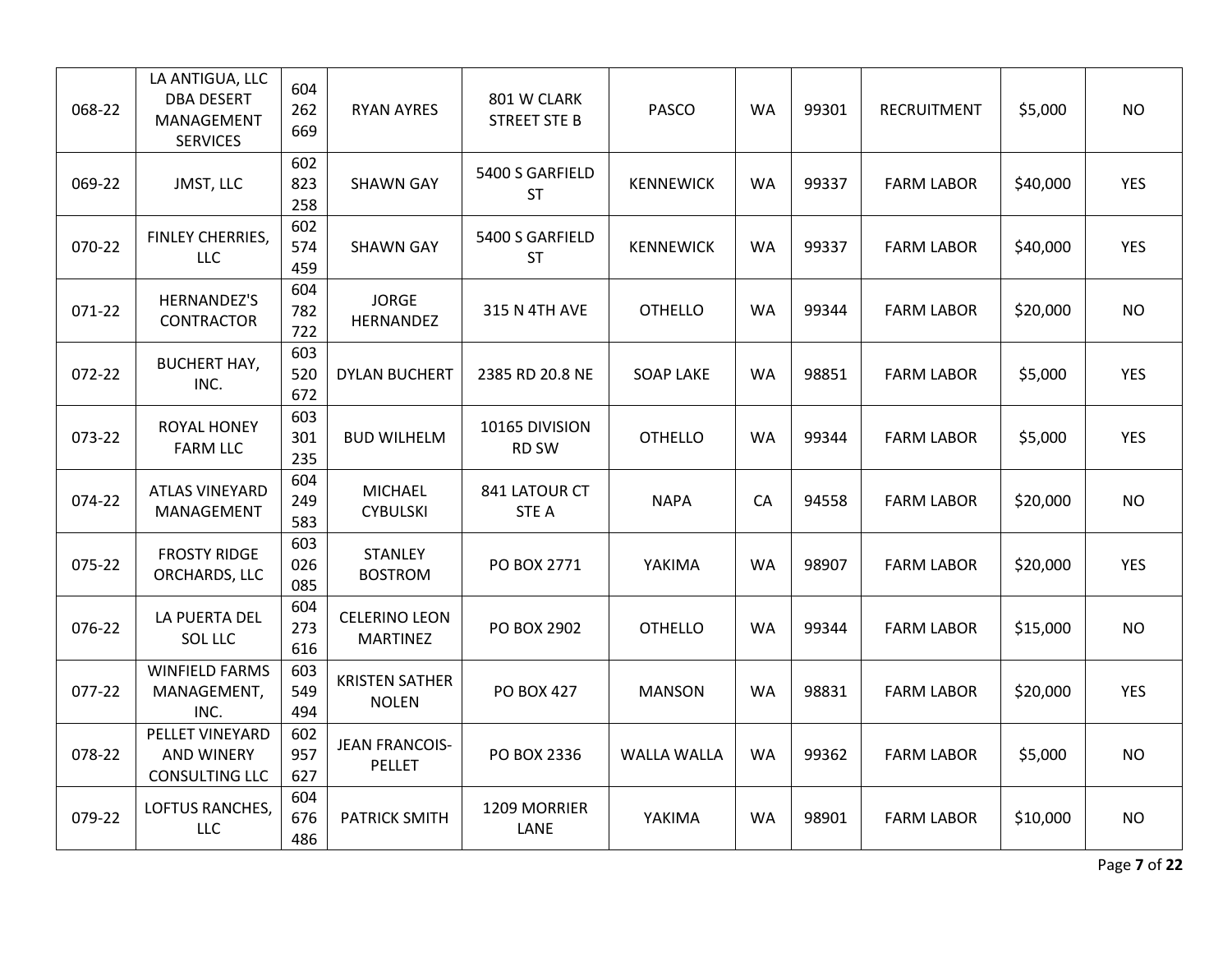| 080-22 | <b>TRIBUTARY HOP</b><br>FARMS, LLC                         | 603<br>506<br>331 | <b>PATRICK SMITH</b>                  | 1209 MORRIER<br>LANE             | YAKIMA           | <b>WA</b> | 98901 | <b>FARM LABOR</b>    | \$20,000 | <b>YES</b> |
|--------|------------------------------------------------------------|-------------------|---------------------------------------|----------------------------------|------------------|-----------|-------|----------------------|----------|------------|
| 081-22 | LOFTUS HOPS, LLC                                           | 604<br>676<br>484 | <b>PATRICK SMITH</b>                  | 1209 MORRIER<br>LANE             | YAKIMA           | <b>WA</b> | 98901 | <b>FARM LABOR</b>    | \$20,000 | <b>YES</b> |
| 082-22 | <b>BLUE BIRD</b><br>ORCHARDS, LLC                          | 604<br>594<br>075 | <b>RON</b><br><b>GONSALVES</b>        | <b>PO BOX 378</b>                | PESHASTIN        | <b>WA</b> | 98847 | <b>FARM LABOR</b>    | \$40,000 | <b>YES</b> |
| 083-22 | <b>SUPERIOR LABOR</b><br>CONTRACTING,<br><b>LLC</b>        | 602<br>597<br>729 | PAULA MCKAY                           | 391 E MAIN ST                    | <b>OTHELLO</b>   | <b>WA</b> | 99344 | <b>FARM LABOR</b>    | \$10,000 | <b>YES</b> |
| 084-22 | OTHELLO LABOR<br><b>AGRICULTURE LLC</b>                    | 603<br>612<br>427 | <b>TANIA SOLIS</b><br>GONZALEZ        | 619 S 1ST AVE                    | <b>OTHELLO</b>   | <b>WA</b> | 99344 | <b>FARM LABOR</b>    | \$20,000 | <b>NO</b>  |
| 085-22 | MID COLUMBIA<br>AG SERVICES, LLC                           | 603<br>191<br>739 | <b>TROY FROSTAD</b>                   | 1111 RIVER ROAD                  | YAKIMA           | <b>WA</b> | 98902 | <b>FARM LABOR</b>    | \$40,000 | <b>YES</b> |
| 086-22 | <b>RAMON CORONEL</b><br><b>REFORESTATION</b><br><b>INC</b> | 602<br>517<br>975 | <b>RAMON LOPEZ</b><br><b>CORONEL</b>  | <b>PO BOX 463</b>                | <b>CHEHALIS</b>  | <b>WA</b> | 98532 | <b>REFORESTATION</b> | \$10,000 | <b>YES</b> |
| 087-22 | WILDLAND<br>REFORESTATION,<br>INC.                         | 604<br>190<br>338 | RAYMOND<br><b>CAPANNA</b>             | 5060 SW<br>PHILOMATH BLVD<br>159 | <b>CORVALLIS</b> | <b>OR</b> | 97333 | <b>REFORESTATION</b> | \$10,000 | <b>YES</b> |
| 088-22 | <b>LOFTUS</b><br>ADMINISTRATIVE<br>SERVICES, INC.          | 604<br>743<br>131 | <b>PATRICK SMITH</b>                  | 1209 MORRIER<br><b>LANE</b>      | YAKIMA           | <b>WA</b> | 98901 | <b>FARM LABOR</b>    | \$5,000  | <b>NO</b>  |
| 089-22 | <b>AVALON FRUIT,</b><br>L.L.C.                             | 602<br>728<br>985 | <b>PATRICK SMITH</b>                  | 1209 MORRIER<br><b>LANE</b>      | YAKIMA           | <b>WA</b> | 98901 | <b>FARM LABOR</b>    | \$20,000 | <b>YES</b> |
| 090-22 | <b>SATHER</b><br>MANAGEMENT,<br>INC.                       | 603<br>549<br>299 | <b>KRISTEN SATHER</b><br><b>NOLEN</b> | <b>PO BOX 427</b>                | <b>MANSON</b>    | <b>WA</b> | 98831 | <b>FARM LABOR</b>    | \$20,000 | <b>YES</b> |
| 091-22 | <b>AGRILABOR, INC</b>                                      | 603<br>563<br>165 | <b>MICHAEL</b><br><b>ATKINSON</b>     | 505 N 1ST PLACE                  | <b>HERMISTON</b> | <b>OR</b> | 97838 | <b>FARM LABOR</b>    | \$40,000 | <b>YES</b> |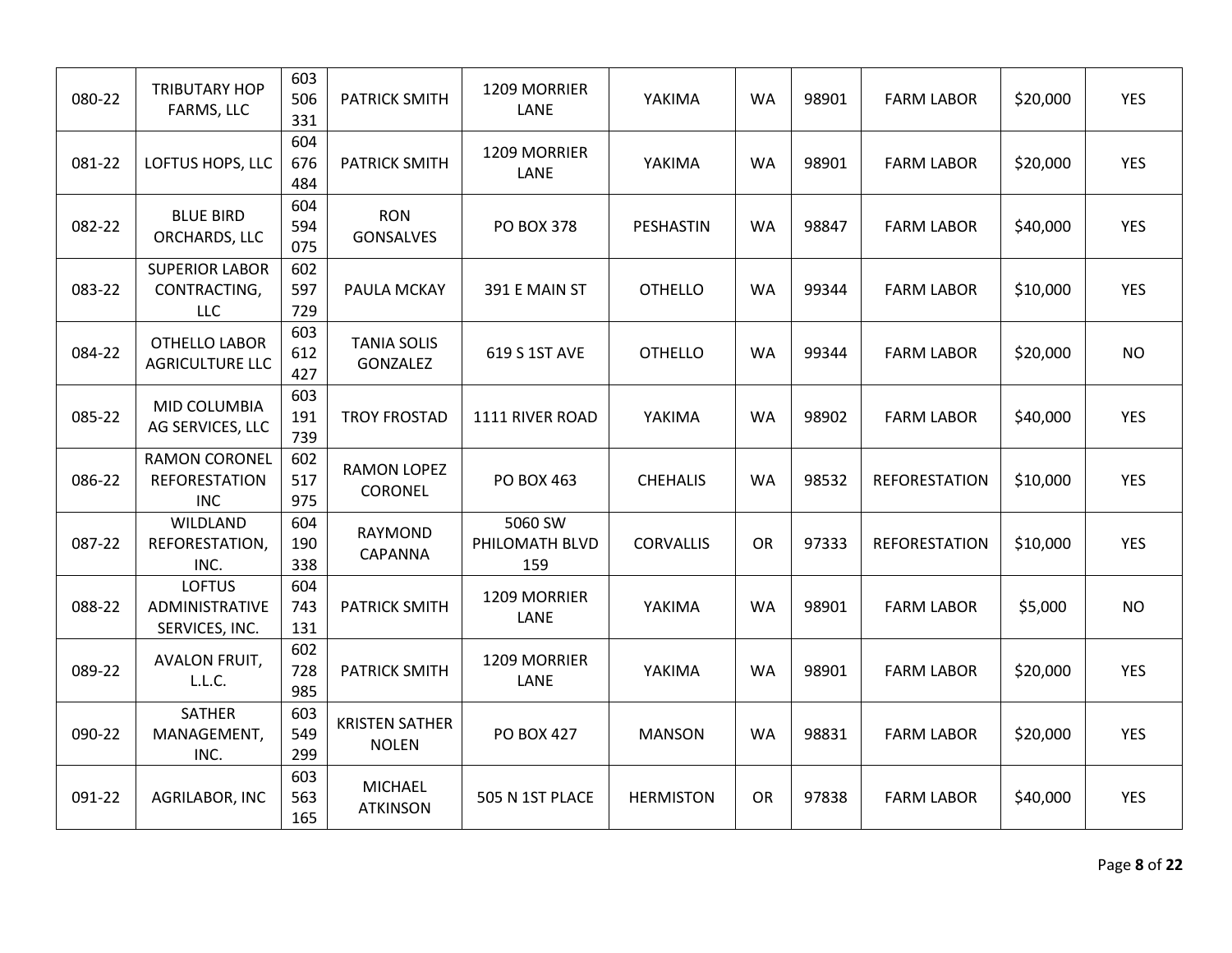| 092-22  | <b>ALTA PACIFIC FIRE</b><br><b>FIGHTING, LLC</b>       | 604<br>767<br>814 | ARACELI<br>SALDANA DE<br><b>TORRES</b>            | 3021 GLENDALE<br>AVE NE                            | SALEM                             | <b>OR</b> | 97301 | <b>BOTH</b>        | \$15,000 | <b>YES</b> |
|---------|--------------------------------------------------------|-------------------|---------------------------------------------------|----------------------------------------------------|-----------------------------------|-----------|-------|--------------------|----------|------------|
| 093-22  | <b>TRI-CITIES</b><br><b>FORESTRY</b>                   | 604<br>009<br>131 | <b>ALFREDO</b><br><b>TORRES</b><br><b>BARAJAS</b> | 100628 W OLD<br><b>INLAND EMPIRE</b><br><b>HWY</b> | <b>PROSSER</b>                    | <b>WA</b> | 99350 | <b>BOTH</b>        | \$15,000 | <b>YES</b> |
| 094-22  | INDEPENDENT<br><b>TRANSPORT LLC</b>                    | 603<br>378<br>915 | <b>REYNA</b><br><b>PACHECO</b><br><b>MENDOZA</b>  | PO BOX 1337                                        | <b>BOARDMAN</b>                   | <b>OR</b> | 97818 | <b>FARM LABOR</b>  | \$30,000 | <b>YES</b> |
| 095-22  | H <sub>2O</sub> , LLC                                  | 604<br>584<br>133 | <b>ANDREW J DEN</b><br><b>HOED</b>                | 63802 N WILGUS<br><b>RD</b>                        | <b>GRANDVIEW</b>                  | <b>OR</b> | 98930 | <b>FARM LABOR</b>  | \$30,000 | <b>NO</b>  |
| 096-22  | <b>WEBER FARMS</b>                                     | 601<br>043<br>514 | <b>DEVEN</b><br><b>JOHNSON</b>                    | 3559 RD K NW                                       | <b>QUINCY</b>                     | <b>WA</b> | 98848 | <b>FARM LABOR</b>  | \$20,000 | <b>YES</b> |
| 097-22  | <b>ATKINSON</b><br>STAFFING, INC                       | 601<br>600<br>205 | <b>MICHAEL</b><br><b>ATKINSON</b>                 | 80796 N HWY 395                                    | <b>HERMISTON</b>                  | <b>OR</b> | 97838 | <b>FARM LABOR</b>  | \$40,000 | <b>YES</b> |
| 098-22  | <b>H2 LABORMEX</b><br><b>LLC</b>                       | 604<br>099<br>234 | LYDIA HOCK                                        | 205 S COMMONS<br><b>FORD RD</b>                    | <b>AUSTIN</b>                     | <b>TX</b> | 78733 | RECRUITMENT        | \$10,000 | <b>NO</b>  |
| 098-22B | <b>H2 LABORMEX</b><br><b>LLC</b>                       | 604<br>099<br>234 | LYDIA HOCK                                        | 205 S COMMONS<br>FORD RD STE 4                     | <b>AUSTIN</b>                     | TX        | 78733 | <b>RECRUITMENT</b> | \$10,000 | <b>NO</b>  |
| 099-22  | <b>NWFM LLC</b>                                        | 604<br>336<br>520 | <b>KEITH VESELKA</b>                              | 8805 OCCIDENTAL<br>RD STE 2                        | YAKIMA                            | <b>WA</b> | 98903 | <b>FARM LABOR</b>  | \$40,000 | <b>YES</b> |
| 100-22  | <b>BANEK</b><br>WINEGROWER<br>MANAGEMENT<br><b>LLC</b> | 603<br>019<br>622 | <b>CHRIS BANEK</b>                                | 52389 SUNQUIST<br><b>RD</b>                        | <b>MILTON</b><br><b>FREEWATER</b> | <b>OR</b> | 97862 | <b>FARM LABOR</b>  | \$20,000 | <b>NO</b>  |
| 101-22  | <b>DIAL TEMPORARY</b><br>HELP SERVICE,<br>INC.         | 600<br>597<br>672 | <b>THOMAS</b><br>SZAMBELAN                        | PO BOX 1928                                        | LAKE OSWEGO                       | <b>OR</b> | 97035 | <b>FARM LABOR</b>  | \$40,000 | <b>NO</b>  |
| 102-22  | M&L<br><b>CONTRACTOR LLC</b>                           | 602<br>900<br>702 | POMPELLO<br><b>RIVERA</b>                         | 610 W LEWIS ST<br><b>STE A</b>                     | <b>PASCO</b>                      | <b>WA</b> | 99301 | <b>FARM LABOR</b>  | \$20,000 | <b>YES</b> |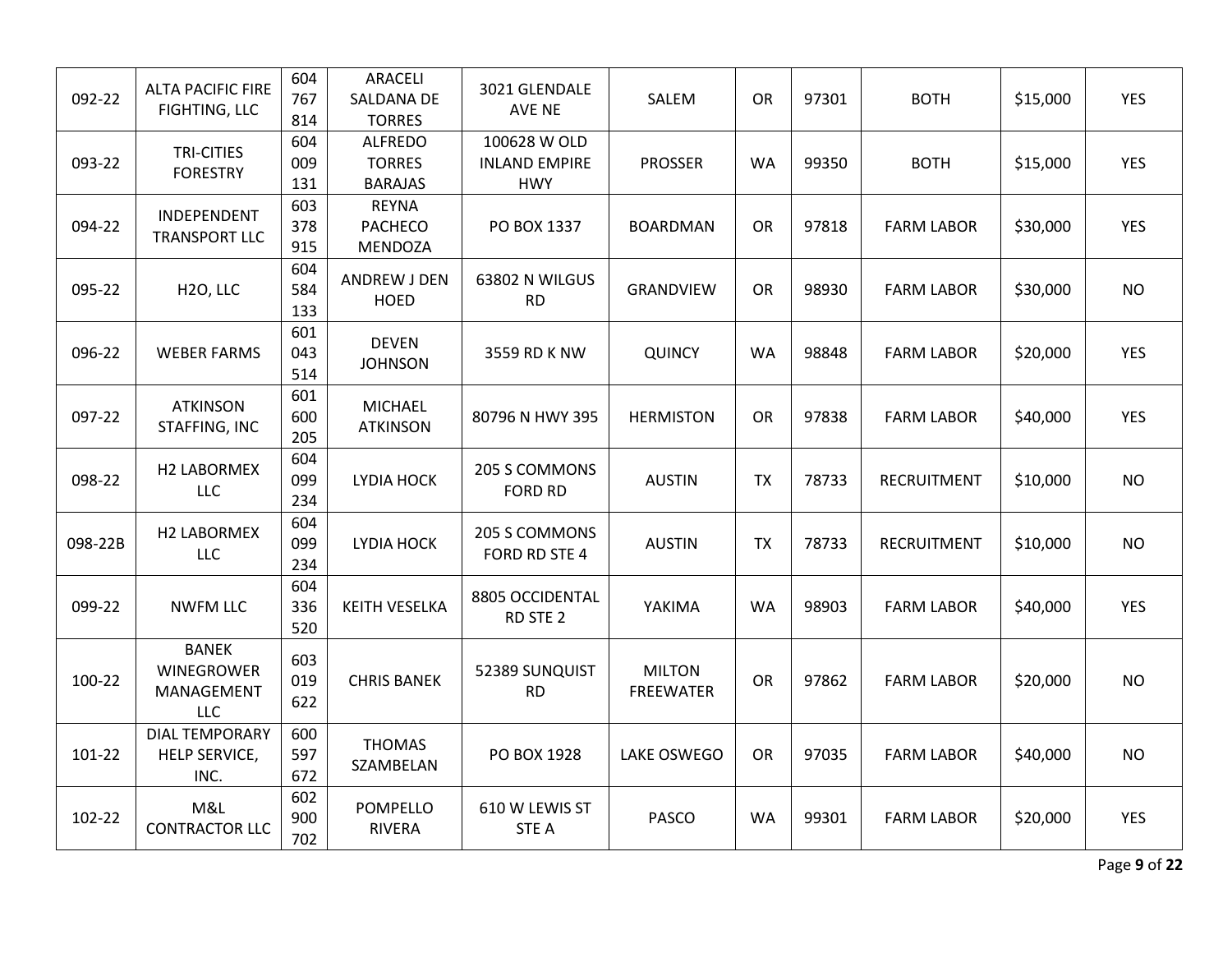| 103-22  | <b>STEVEN SHIFLETT</b><br>ORCHARD, INC              | 601<br>371<br>795 | SETH SHIFLETT                   | PO BOX 3301                    | WENATCHEE        | <b>WA</b> | 98807 | <b>FARM LABOR</b>    | \$20,000  | <b>YES</b> |
|---------|-----------------------------------------------------|-------------------|---------------------------------|--------------------------------|------------------|-----------|-------|----------------------|-----------|------------|
| 104-22  | <b>MJ'S LABOR</b><br><b>SERVICES INC</b>            | 602<br>144<br>177 | JANI<br><b>MAGOTEAUX</b>        | PO BOX 939                     | <b>UMATILLA</b>  | <b>OR</b> | 97882 | <b>FARM LABOR</b>    | \$20,000  | <b>YES</b> |
| 105-22  | ARGO FARMS,<br>INC.                                 | 602<br>034<br>049 | MICHAEL ARGO                    | 491 BELLA TERRA<br><b>RD</b>   | ZILLAH           | <b>WA</b> | 98953 | <b>FARM LABOR</b>    | \$30,000  | <b>NO</b>  |
| 105-22B | ARGO FARMS,<br>INC.                                 | 602<br>034<br>049 | MICHAEL ARGO                    | PO BOX 1849                    | ZILLAH           | <b>WA</b> | 98953 | <b>FARM LABOR</b>    | \$30,000  | <b>NO</b>  |
| 106-22  | <b>WEST</b><br><b>HOLLYWOOD</b><br><b>FARMS LLC</b> | 602<br>989<br>075 | PHILIP CLINE                    | 1857 WEIKEL RD                 | YAKIMA           | <b>WA</b> | 98908 | <b>FARM LABOR</b>    | \$10,000  | <b>NO</b>  |
| 107-22  | <b>M&amp;M POTATO</b><br>INC.                       | 602<br>847<br>878 | LARRY<br><b>MALMBERG</b>        | 1000 S HWY 395<br>#503         | <b>HERMISTON</b> | <b>OR</b> | 97838 | <b>FARM LABOR</b>    | \$40,000  | <b>NO</b>  |
| 108-22  | <b>SSC</b><br><b>CONTRACTORS II</b><br>LLC          | 604<br>023<br>404 | <b>ROBERT SOKOL</b>             | PO BOX 2386                    | <b>BUCKLEY</b>   | <b>WA</b> | 98321 | <b>REFORESTATION</b> | \$5,000   | <b>YES</b> |
| 109-22  | <b>COYOTE FLATS</b><br><b>LLC</b>                   | 603<br>355<br>940 | <b>MARY</b><br><b>BEAUMONT</b>  | 8634 RD U NW                   | <b>QUINCY</b>    | <b>WA</b> | 98848 | <b>FARM LABOR</b>    | \$15,000  | <b>YES</b> |
| 110-22  | <b>FARMERS</b><br><b>SOLUTION LLC</b>               | 604<br>767<br>546 | <b>JORGE COPADO</b>             | <b>PO BOX 2822</b>             | <b>PASCO</b>     | <b>WA</b> | 99302 | <b>FARM LABOR</b>    | \$10,000  | <b>NO</b>  |
| 111-22  | AG<br>MANAGEMENT<br>GROUP, LLC                      | 603<br>266<br>722 | <b>NICHOLAS</b><br><b>WYLES</b> | PO BOX 2846                    | YAKIMA           | <b>WA</b> | 98907 | <b>FARM LABOR</b>    | \$100,000 | <b>YES</b> |
| 112-22  | PERRAULT<br>FARMS, INC.                             | 600<br>124<br>818 | <b>SAM PERRAULT</b>             | 11051 LATERAL A<br><b>ROAD</b> | <b>TOPPENISH</b> | <b>WA</b> | 98948 | <b>FARM LABOR</b>    | \$40,000  | <b>YES</b> |
| 113-22  | <b>SKYLINE</b><br>ORCHARDS, LLC                     | 604<br>820<br>854 | <b>MICHAEL ROCHE</b>            | <b>PO BOX 27</b>               | YAKIMA           | <b>WA</b> | 98907 | <b>FARM LABOR</b>    | \$20,000  | <b>YES</b> |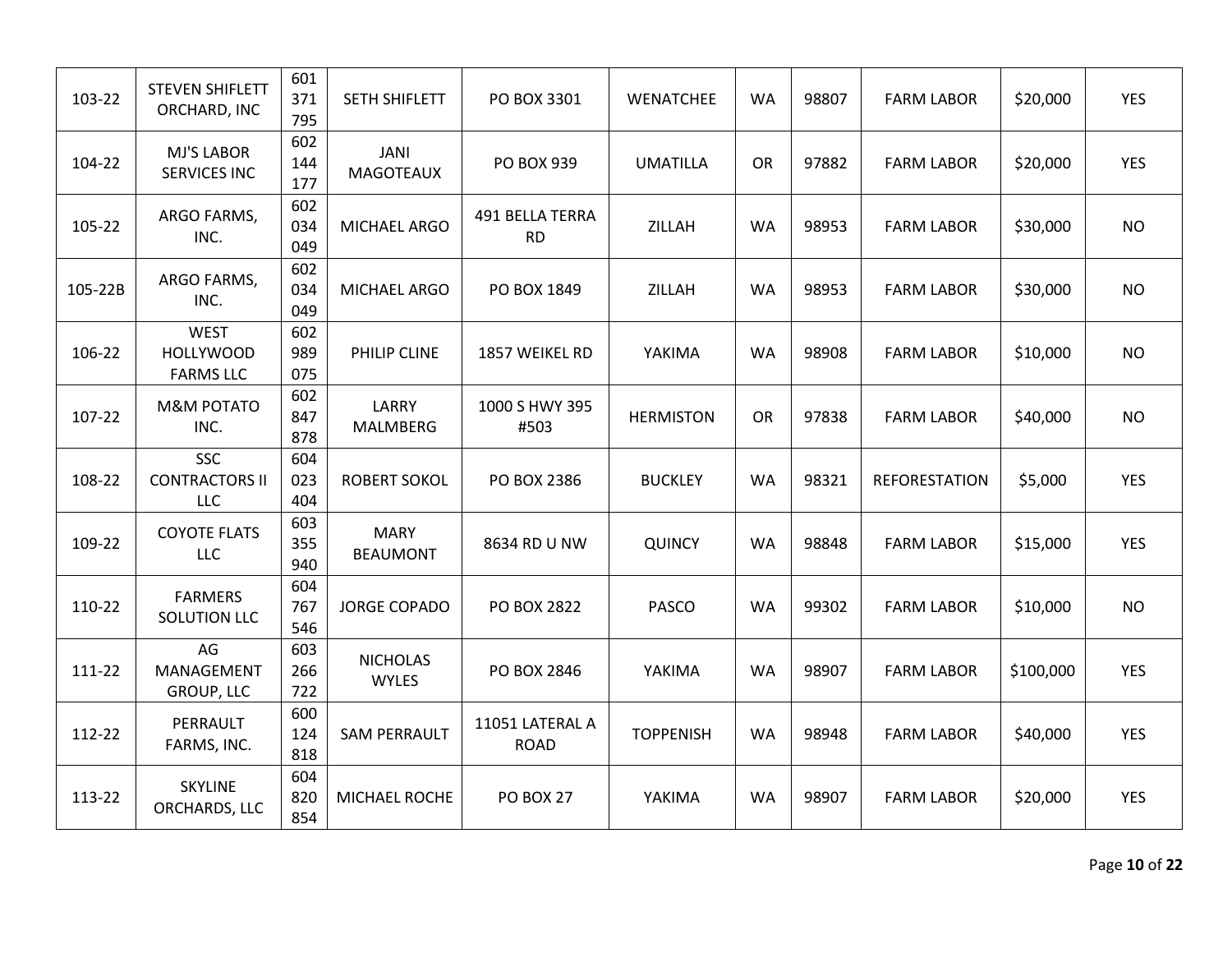| 114-22 | HULBERT FARMS,<br>INC.                                                   | 297<br>004<br>615 | <b>JACK HULBERT</b>                    | 17297 HULBERT<br><b>ROAD</b>  | <b>MOUNT</b><br><b>VERNON</b>  | <b>WA</b> | 98273 | <b>FARM LABOR</b>    | \$15,000 | <b>YES</b> |
|--------|--------------------------------------------------------------------------|-------------------|----------------------------------------|-------------------------------|--------------------------------|-----------|-------|----------------------|----------|------------|
| 115-22 | GONZALEZ<br><b>FORESTRY INC</b>                                          | 604<br>514<br>938 | <b>MAYELA</b><br>GONZALEZ              | 1000 LATHROP DR               | <b>CENTRAL</b><br><b>POINT</b> | <b>OR</b> | 97502 | <b>REFORESTATION</b> | \$20,000 | <b>YES</b> |
| 116-22 | <b>OVERFLOW FARM</b><br><b>LABOR</b><br><b>CONTRACTOR LLC</b>            | 604<br>285<br>195 | <b>MARK BROWN</b>                      | 601 S DIVISION ST<br>#14      | <b>MOSES LAKE</b>              | <b>WA</b> | 98837 | <b>FARM LABOR</b>    | \$10,000 | <b>NO</b>  |
| 117-22 | <b>CUSTOM</b><br>ORCHARDS, INC.                                          | 241<br>000<br>580 | <b>JAMES THOMAS</b>                    | <b>PO BOX 259</b>             | WENATCHEE                      | <b>WA</b> | 98807 | <b>FARM LABOR</b>    | \$20,000 | <b>YES</b> |
| 118-22 | <b>ESPINOZA</b><br><b>CONTRACTING</b><br><b>LLC</b>                      | 604<br>703<br>816 | FERNANDO<br><b>ESPINOZA</b><br>RAMIREZ | PO BOX 1314                   | <b>OTHELLO</b>                 | <b>WA</b> | 99344 | <b>FARM LABOR</b>    | \$20,000 | <b>YES</b> |
| 119-22 | <b>GOOSEHILL, LLC</b>                                                    | 604<br>819<br>153 | MICHAEL ROCHE                          | <b>PO BOX 27</b>              | YAKIMA                         | <b>WA</b> | 98907 | <b>FARM LABOR</b>    | \$20,000 | <b>YES</b> |
| 120-22 | <b>PATRICK</b><br>ENVIRONMENTAL<br><b>INC</b>                            | 601<br>169<br>881 | <b>RICKEY DICE</b>                     | <b>PO BOX 758</b>             | REDMOND                        | <b>OR</b> | 97756 | <b>REFORESTATION</b> | \$40,000 | <b>YES</b> |
| 121-22 | <b>MWR RIVERSIDE</b><br>ORCHARDS, LLC                                    | 603<br>064<br>022 | MICHAEL ROCHE                          | <b>PO BOX 27</b>              | YAKIMA                         | <b>WA</b> | 98907 | <b>FARM LABOR</b>    | \$20,000 | <b>YES</b> |
| 122-22 | <b>TAGGARES FRUIT</b><br>COMPANY, LLC                                    | 603<br>460<br>074 | PETE TAGGARES                          | 17855W<br>HIGHWAY 124         | <b>BURBANK</b>                 | <b>WA</b> | 99323 | <b>FARM LABOR</b>    | \$20,000 | <b>NO</b>  |
| 123-22 | MAR-JON LABOR,<br><b>LLC</b>                                             | 602<br>257<br>708 | PAULA MCKAY                            | 803 S BROADWAY<br><b>AVE</b>  | <b>OTHELLO</b>                 | <b>WA</b> | 99344 | <b>FARM LABOR</b>    | \$40,000 | <b>YES</b> |
| 124-22 | RC ORCHARDS,<br><b>LLC</b>                                               | 602<br>758<br>113 | CARMEN<br><b>GARCIA</b>                | 2521 YOUNG<br><b>GRADE RD</b> | YAKIMA                         | <b>WA</b> | 98908 | <b>FARM LABOR</b>    | \$40,000 | <b>YES</b> |
| 125-22 | <b>WASHINGTON</b><br><b>FRUIT</b><br>ADMINISTRATIVE<br>SERVICES III, LLC | 604<br>780<br>332 | <b>DANIEL PLATH</b>                    | PO BOX 1588                   | YAKIMA                         | <b>WA</b> | 98907 | <b>FARM LABOR</b>    | \$15,000 | <b>YES</b> |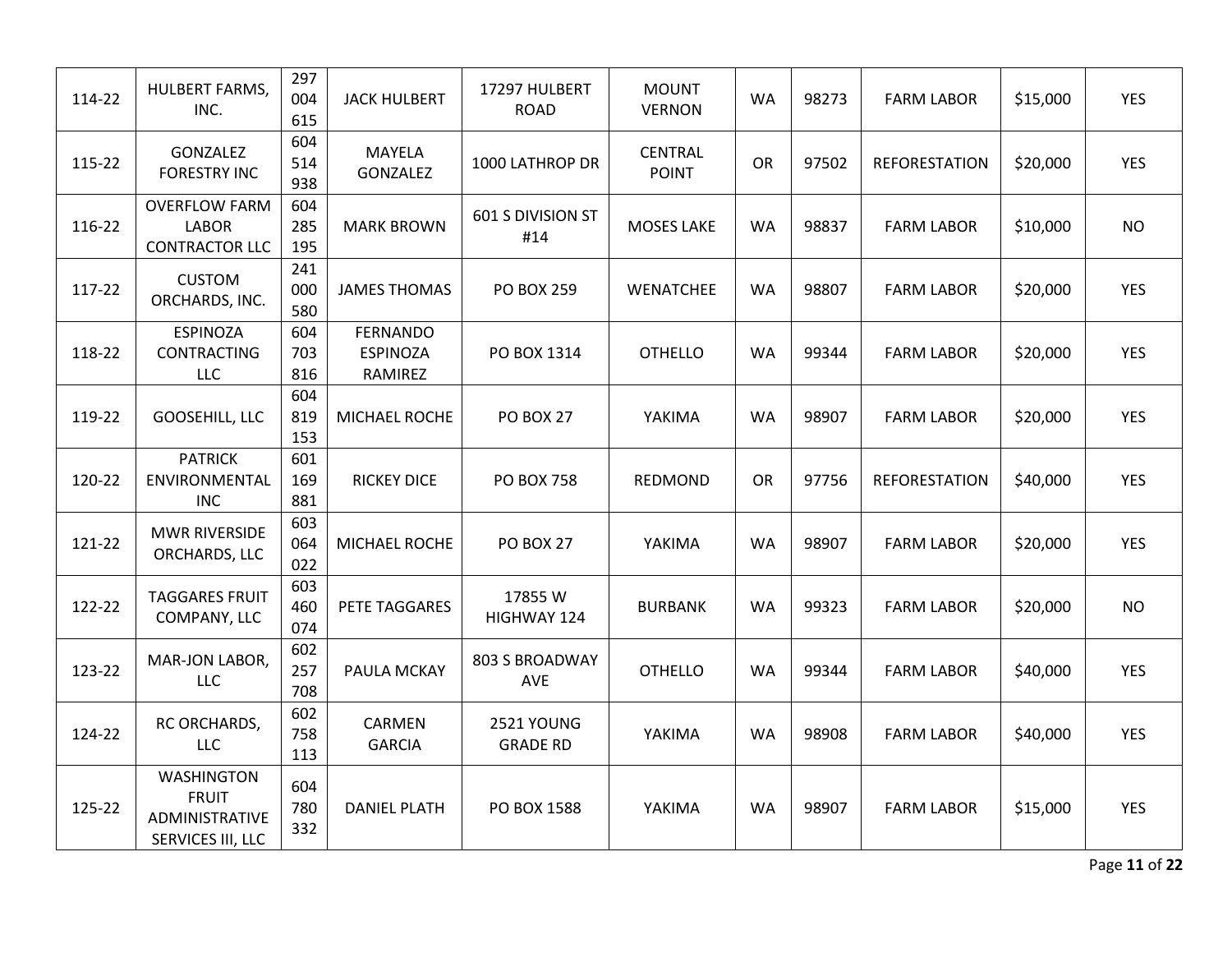| 126-22 | <b>SUPERIOR AJ</b><br>FORESTRY, LLC                  | 604<br>086<br>391 | <b>KARINA</b><br><b>AGUILAR</b><br><b>JURADO</b> | PO BOX 8078                    | <b>MEDFORD</b>   | <b>OR</b> | 97501 | <b>BOTH</b>          | \$10,000 | <b>YES</b> |
|--------|------------------------------------------------------|-------------------|--------------------------------------------------|--------------------------------|------------------|-----------|-------|----------------------|----------|------------|
| 127-22 | <b>GOLD CROWN</b><br>NURSERY, LLC                    | 602<br>801<br>464 | DALE GOLDY                                       | 15010 RD 8 NW                  | <b>QUINCY</b>    | <b>WA</b> | 98848 | <b>FARM LABOR</b>    | \$40,000 | <b>NO</b>  |
| 128-22 | <b>AFC OPERATING</b><br>$1,$ LLC                     | 603<br>518<br>901 | <b>CHRIS</b><br><b>MCCARTHY</b>                  | 21902 SR 97                    | <b>ORONDO</b>    | <b>WA</b> | 98843 | <b>FARM LABOR</b>    | \$40,000 | <b>YES</b> |
| 129-22 | <b>LUEBBER</b><br>ORCHARD<br>MANAGEMENT,<br>LLC      | 604<br>287<br>477 | <b>JAN LUEBBER</b>                               | 3998 LUEBBER<br>LANE           | <b>MALAGA</b>    | <b>WA</b> | 98828 | <b>FARM LABOR</b>    | \$15,000 | <b>NO</b>  |
| 130-22 | <b>MILLER TIMBER</b><br>SERVICES, INC.               | 601<br>708<br>522 | LEE E. MILLER                                    | PO BOX 638                     | PHILOMATH        | <b>WA</b> | 97370 | <b>REFORESTATION</b> | \$10,000 | <b>YES</b> |
| 131-22 | <b>CAMPBELL</b><br>ORCHARDS, INC.                    | 601<br>106<br>398 | <b>CRAIG</b><br>CAMPBELL                         | PO BOX 681                     | YAKIMA           | <b>WA</b> | 98907 | <b>FARM LABOR</b>    | \$20,000 | <b>YES</b> |
| 132-22 | <b>NORTERRA</b><br>SERVICES LLC                      | 603<br>365<br>520 | <b>TERRY LEE RICE</b>                            | <b>PO BOX 459</b>              | <b>CDA</b>       | ID        | 83816 | <b>REFORESTATION</b> | \$20,000 | <b>YES</b> |
| 133-22 | <b>ADVANCE</b><br>SERVICES INC.                      | 602<br>615<br>555 | <b>DAVID WARREN</b>                              | 205 S LINCOLN<br>AVE SUITE 201 | <b>YORK</b>      | <b>NE</b> | 68467 | <b>FARM LABOR</b>    | \$20,000 | <b>YES</b> |
| 134-22 | <b>HAAK FARM</b><br>ADMINISTRATIVE<br>SERVICES, INC. | 603<br>612<br>488 | ROSALIE HAAK                                     | 840 KELLUM RD                  | <b>OUTLOOK</b>   | <b>WA</b> | 98938 | <b>FARM LABOR</b>    | \$20,000 | <b>NO</b>  |
| 135-22 | <b>DNS FARM</b><br>SERVICES, LLC                     | 603<br>566<br>540 | <b>MAURO FELIZIA</b>                             | 1705 N MILLER ST               | <b>WENATCHEE</b> | <b>WA</b> | 98801 | <b>FARM LABOR</b>    | \$20,000 | <b>YES</b> |
| 136-22 | <b>CAMP DAVID</b><br>MANAGEMENT I,<br><b>LLC</b>     | 603<br>555<br>397 | NOEL D.<br><b>MATHISON</b>                       | PO BOX 1765                    | WENATCHEE        | <b>WA</b> | 98807 | <b>FARM LABOR</b>    | \$20,000 | <b>YES</b> |
| 137-22 | <b>NORDIC BEAR</b><br>ORCHARDS, LLC                  | 604<br>603<br>397 | <b>JORGE SANCHEZ</b>                             | PO BOX 1986                    | WENATCHEE        | <b>WA</b> | 98807 | <b>FARM LABOR</b>    | \$40,000 | <b>YES</b> |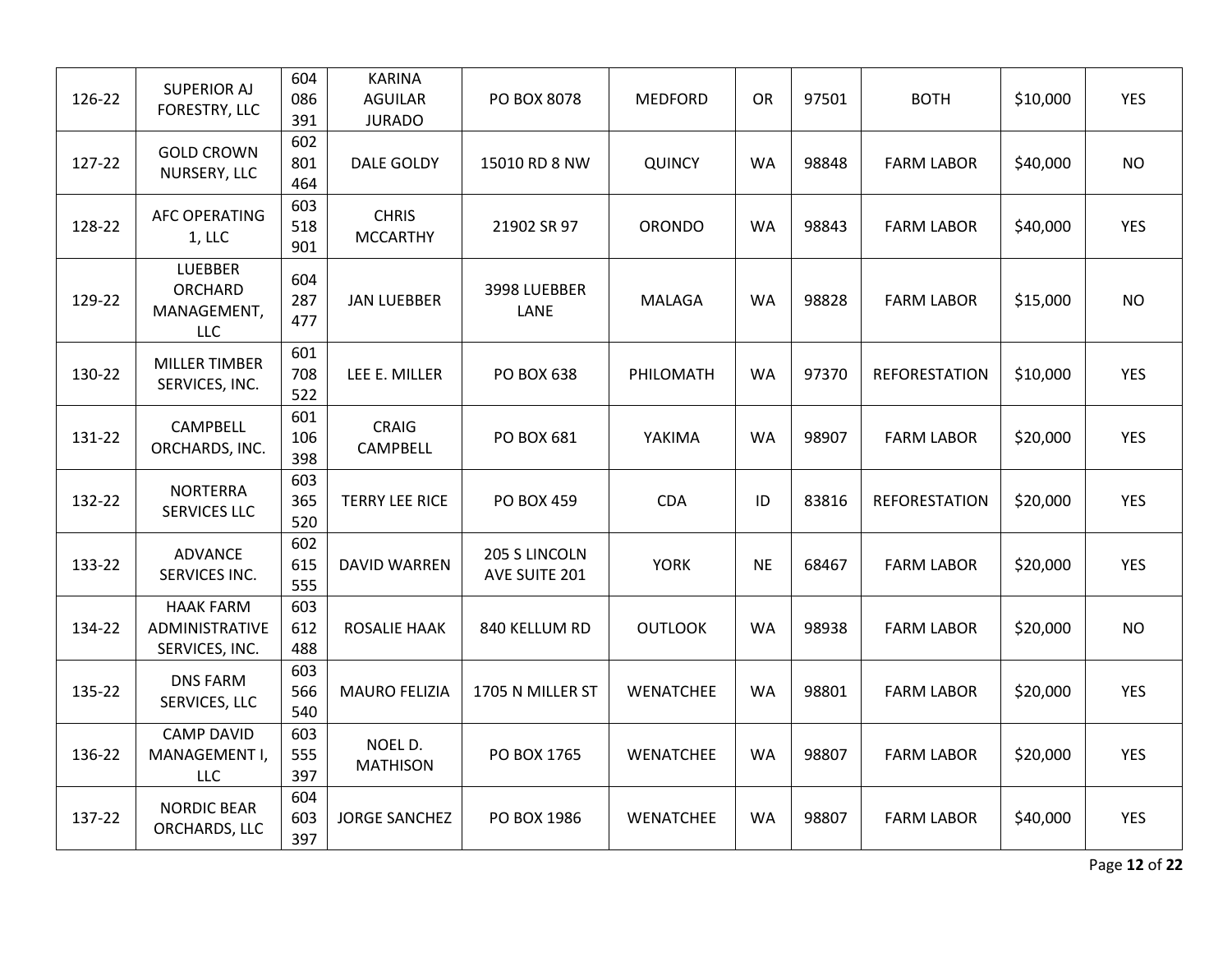| 138-22 | <b>GREEN</b><br><b>MOUNTAIN PINES</b><br><b>LLC</b>            | 604<br>333<br>597 | <b>DIONICIO</b><br><b>FRANCO</b>   | 1628 HARVEST<br><b>PLACE</b> | SUNNYSIDE          | <b>WA</b> | 98944 | <b>BOTH</b>          | \$5,000  | <b>YES</b> |
|--------|----------------------------------------------------------------|-------------------|------------------------------------|------------------------------|--------------------|-----------|-------|----------------------|----------|------------|
| 139-22 | 5 STAR<br>FORESTRY, LLC                                        | 602<br>564<br>667 | <b>MICHAEL</b><br><b>DOMINGUEZ</b> | <b>PO BOX 223</b>            | <b>KOOSKIA</b>     | ID        | 83539 | <b>REFORESTATION</b> | \$10,000 | <b>YES</b> |
| 140-22 | C&V<br>REFORESTATION,<br>INC.                                  | 601<br>291<br>563 | <b>CUSTODIO</b><br>SANCHEZ         | PO BOX 1482                  | <b>CHEHALIS</b>    | <b>WA</b> | 98532 | <b>REFORESTATION</b> | \$20,000 | <b>YES</b> |
| 141-22 | CORRUCO<br><b>REFORESTATION</b><br><b>INC</b>                  | 603<br>254<br>588 | <b>JUAN ESPINOZA</b>               | <b>PO BOX 520</b>            | <b>TOLEDO</b>      | <b>WA</b> | 98591 | <b>REFORESTATION</b> | \$10,000 | <b>YES</b> |
| 142-22 | 3B'S<br><b>REFORESTATION</b>                                   | 602<br>170<br>293 | <b>FIDELINO LOPEZ</b>              | <b>PO BOX 520</b>            | <b>TOLEDO</b>      | <b>WA</b> | 98591 | <b>REFORESTATION</b> | \$10,000 | <b>YES</b> |
| 143-22 | <b>L&amp;M CHRISTMAS</b><br><b>TREE SERVICES</b><br><b>INC</b> | 602<br>359<br>355 | LUIS<br>VILLANUEVA                 | 454 NELSON RD                | <b>WINLOCK</b>     | <b>WA</b> | 98596 | <b>FARM LABOR</b>    | \$10,000 | <b>YES</b> |
| 144-22 | <b>CHALINO</b><br><b>CONTRACTING</b>                           | 602<br>495<br>331 | <b>ROSALINO</b><br>GOMEZ           | 821 STEELE RD                | <b>OTHELLO</b>     | <b>WA</b> | 99344 | <b>FARM LABOR</b>    | \$10,000 | <b>NO</b>  |
| 145-22 | <b>RAMOS</b><br><b>REFORESTATION</b><br><b>INC</b>             | 601<br>301<br>496 | <b>JOSE</b><br><b>CONTRERAS</b>    | <b>PO BOX 520</b>            | <b>TOLEDO</b>      | <b>WA</b> | 98591 | <b>REFORESTATION</b> | \$15,000 | <b>YES</b> |
| 146-22 | <b>ALTHOF</b><br><b>CONTRACTING</b><br>INC.                    | 600<br>137<br>994 | SAMUEL<br><b>ALTHOF</b>            | PO BOX 1047                  | <b>CASTLE ROCK</b> | <b>WA</b> | 98611 | <b>REFORESTATION</b> | \$5,000  | <b>YES</b> |
| 147-22 | SOUTHWEST<br><b>CUTTING INC</b>                                | 602<br>483<br>320 | SALOMON<br>RAMIREZ                 | <b>PO BOX 281</b>            | <b>SOUTH BEND</b>  | <b>WA</b> | 98586 | <b>REFORESTATION</b> | \$10,000 | <b>YES</b> |
| 148-22 | L&B<br>REFORESTATION,<br>INC.                                  | 601<br>699<br>071 | LEE E. MILLER                      | PO BOX 1599                  | PHILOMATH          | <b>OR</b> | 97370 | <b>REFORESTATION</b> | \$15,000 | <b>YES</b> |
| 149-22 | AGRIMEX<br><b>CONTRACTOR LLC</b>                               | 604<br>523<br>169 | <b>GABRIELA</b><br><b>GARCIA</b>   | PO BOX 1662                  | <b>PASCO</b>       | <b>WA</b> | 99301 | <b>FARM LABOR</b>    | \$20,000 | <b>NO</b>  |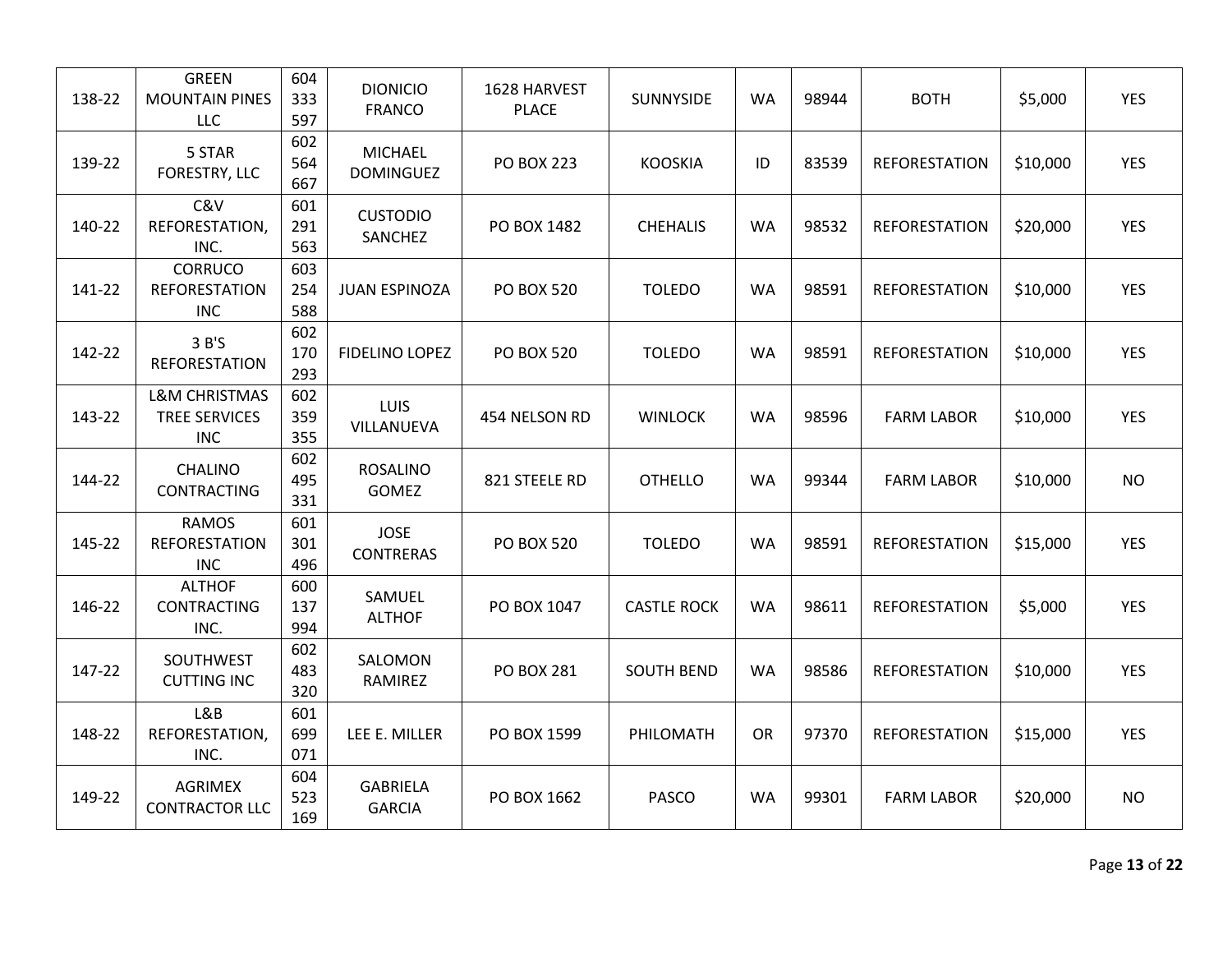| 150-22 | <b>FRIEHE FARMS</b><br>LLC                                              | 603<br>423<br>091 | <b>DEREK FRIEHE</b>                                     | 2498 ROAD S NE                    | <b>MOSES LAKE</b> | <b>WA</b> | 98837 | <b>FARM LABOR</b>    | \$20,000 | <b>YES</b> |
|--------|-------------------------------------------------------------------------|-------------------|---------------------------------------------------------|-----------------------------------|-------------------|-----------|-------|----------------------|----------|------------|
| 151-22 | <b>REDES SOCIALES</b><br>PARA EL<br>DESARROLLO A.C.                     | 604<br>352<br>581 | <b>JOSE VICENTE</b><br><b>VARGAS</b><br><b>MARTINEZ</b> | 6332 4TH AVE NE                   | <b>SEATTLE</b>    | <b>WA</b> | 98115 | <b>RECRUITMENT</b>   | \$5,000  | <b>NO</b>  |
| 152-22 | ASESORES<br>CONSULARES<br><b>INTEGRALES, SA</b><br>DE CV                | 604<br>225<br>910 | <b>RENE URBANO</b>                                      | <b>PO BOX 507</b>                 | LOVINGSTON        | VA        | 22949 | <b>RECRUITMENT</b>   | \$5,000  | <b>NO</b>  |
| 153-22 | <b>ASISTENCIA</b><br><b>JURIDICA GM</b>                                 | 604<br>261<br>446 | <b>JOSE GUAJARDO</b>                                    | <b>PO BOX 507</b>                 | LOVINGSTON        | VA        | 22949 | <b>RECRUITMENT</b>   | \$5,000  | <b>NO</b>  |
| 154-22 | <b>KYLE MATHISON</b><br>ORCHARDS, INC.                                  | 601<br>223<br>078 | <b>KYLE MATHISON</b>                                    | 4597 STEMILT<br><b>HILL RD</b>    | WENATCHEE         | <b>WA</b> | 98801 | <b>FARM LABOR</b>    | \$20,000 | <b>YES</b> |
| 155-22 | <b>KYLE'S ORCHARD</b><br><b>HOUSING &amp;</b><br>IRRIGATION, INC.       | 601<br>512<br>021 | <b>KYLE MATHISON</b>                                    | 4597 STEMILT<br><b>HILL RD</b>    | WENATCHEE         | <b>WA</b> | 98801 | <b>FARM LABOR</b>    | \$10,000 | <b>NO</b>  |
| 156-22 | <b>WILD FIRE</b><br><b>SERVICES INC</b>                                 | 602<br>361<br>636 | <b>TIMOTHY</b><br>LOGOZZO SR                            | 3505 1/2<br><b>FRUITVALE BLVD</b> | YAKIMA            | <b>WA</b> | 98902 | <b>REFORESTATION</b> | \$15,000 | <b>YES</b> |
| 157-22 | <b>STEMILT AG</b><br>SERVICES, LLC                                      | 602<br>994<br>191 | <b>ROBIN GRAHAM</b>                                     | PO BOX 2837                       | WENATCHEE         | <b>WA</b> | 98807 | <b>FARM LABOR</b>    | \$20,000 | <b>YES</b> |
| 158-22 | MOSAIC ECOLOGY<br><b>LLC</b>                                            | 604<br>068<br>624 | <b>JASON DUMONT</b>                                     | 3355 NE 74TH<br>AVE               | <b>PORTLAND</b>   | <b>OR</b> | 97213 | <b>FARM LABOR</b>    | \$20,000 | <b>YES</b> |
| 159-22 | <b>BELLE FOURCHE,</b><br>INC. D/B/A<br><b>QUALITY</b><br><b>GROWERS</b> | 603<br>504<br>736 | <b>BLAINE HIRAI</b>                                     | <b>PO BOX 695</b>                 | <b>QUINCY</b>     | <b>WA</b> | 98848 | <b>FARM LABOR</b>    | \$5,000  | <b>NO</b>  |
| 160-22 | <b>BIG VALLEY</b><br>LABOR, LLC                                         | 602<br>417<br>597 | <b>STANLEY PURA</b>                                     | 117 N FIRST<br><b>STREET</b>      | <b>KING CITY</b>  | CA        | 93930 | <b>FARM LABOR</b>    | \$20,000 | <b>NO</b>  |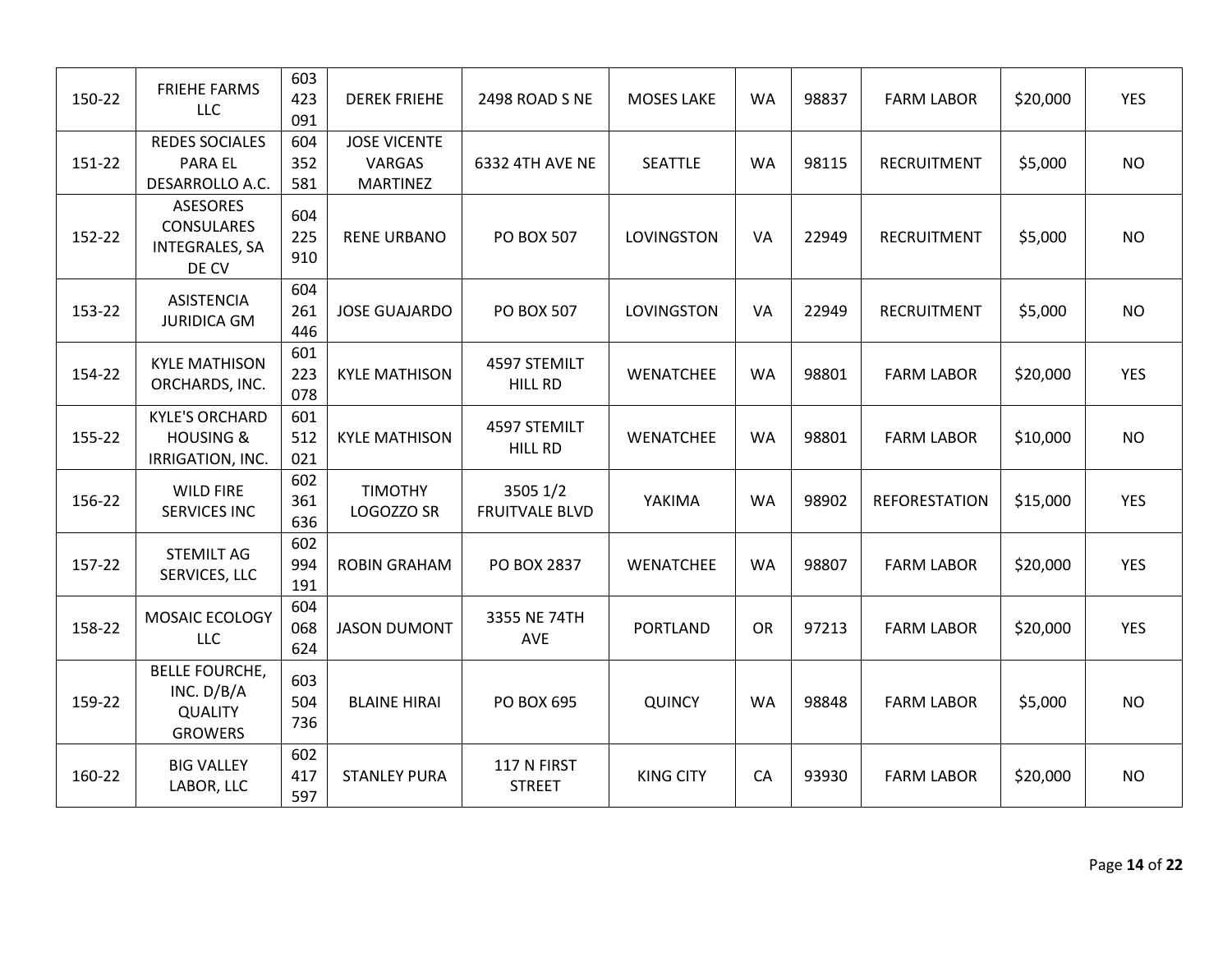| 161-22 | <b>3 BROTHERS</b><br><b>FARM</b><br><b>CONTRACTING</b>          | 603<br>591<br>868 | <b>JANET MENDEZ</b>              | PO BOX 1267                         | <b>OTHELLO</b>     | <b>WA</b> | 99344 | <b>FARM LABOR</b>    | \$40,000 | <b>NO</b>  |
|--------|-----------------------------------------------------------------|-------------------|----------------------------------|-------------------------------------|--------------------|-----------|-------|----------------------|----------|------------|
| 162-22 | MORRIER RANCH,<br>INC.                                          | 600<br>055<br>242 | <b>JOSEPH</b><br><b>MORRIER</b>  | 402 E YAKIMA<br><b>AVE STE 1200</b> | YAKIMA             | <b>WA</b> | 98901 | <b>FARM LABOR</b>    | \$20,000 | <b>NO</b>  |
| 163-22 | <b>DIAMONDBACK</b><br><b>ORCHARDS LLC</b>                       | 601<br>805<br>932 | <b>KATHERINE RYF</b>             | PO BOX 1588                         | YAKIMA             | <b>WA</b> | 98902 | <b>FARM LABOR</b>    | \$40,000 | <b>YES</b> |
| 164-22 | <b>CARP LLC</b>                                                 | 601<br>776<br>680 | <b>KATHERINE RYF</b>             | PO BOX 1588                         | YAKIMA             | <b>WA</b> | 98902 | <b>FARM LABOR</b>    | \$40,000 | <b>YES</b> |
| 165-22 | DP MOUNTAIN<br><b>VIEW LLC</b>                                  | 603<br>169<br>628 | <b>KATHERINE RYF</b>             | PO BOX 1588                         | YAKIMA             | <b>WA</b> | 98902 | <b>FARM LABOR</b>    | \$40,000 | <b>YES</b> |
| 166-22 | PLATH ORCHARDS<br><b>LLC</b>                                    | 603<br>281<br>042 | <b>KATHERINE RYF</b>             | PO BOX 1588                         | YAKIMA             | <b>WA</b> | 98902 | <b>FARM LABOR</b>    | \$40,000 | <b>YES</b> |
| 167-22 | <b>WHITNEY'S</b>                                                | 601<br>157<br>938 | <b>DANIEL</b><br><b>WHITNEY</b>  | 8521 NACHES<br><b>HEIGHTS RD</b>    | <b>COWICHE</b>     | <b>WA</b> | 98923 | <b>FARM LABOR</b>    | \$10,000 | <b>YES</b> |
| 168-22 | BAREHANDED<br>SOLUTIONS INC.                                    | 604<br>082<br>431 | <b>TAYLOR</b><br><b>BALDUFF</b>  | 1926 PORT OF<br><b>TACOMA ROAD</b>  | <b>TACOMA</b>      | <b>WA</b> | 98421 | <b>FARM LABOR</b>    | \$20,000 | <b>YES</b> |
| 169-22 | <b>SCHOLL FIRE &amp;</b><br><b>FUELS</b><br>MANAGEMENT,<br>INC. | 602<br>226<br>441 | <b>RICHARD</b><br><b>SCHOLL</b>  | 610 RESER RD                        | <b>WALLA WALLA</b> | <b>WA</b> | 99362 | <b>REFORESTATION</b> | \$10,000 | <b>YES</b> |
| 170-22 | <b>S MARTINEZ</b><br>LIVESTOCK, INC.                            | 600<br>390<br>564 | <b>DANIEL</b><br><b>MARTINEZ</b> | 13395 HWY 24                        | <b>MOXEE</b>       | <b>WA</b> | 98936 | <b>FARM LABOR</b>    | \$20,000 | <b>YES</b> |
| 171-22 | <b>FIREWATER</b><br><b>RANCH</b><br>PARTNERSHIP                 | 601<br>016<br>692 | <b>DANIEL</b><br><b>MARTINEZ</b> | <b>PO BOX 339</b>                   | <b>MOXEE</b>       | <b>WA</b> | 98936 | <b>FARM LABOR</b>    | \$20,000 | <b>YES</b> |
| 172-22 | <b>SILHOUETTE</b><br>FARM &<br>FORESTRY, LLC                    | 603<br>438<br>777 | <b>DINAH WALKER</b>              | PO BOX 4058                         | <b>MEDFORD</b>     | <b>OR</b> | 97501 | <b>REFORESTATION</b> | \$20,000 | <b>YES</b> |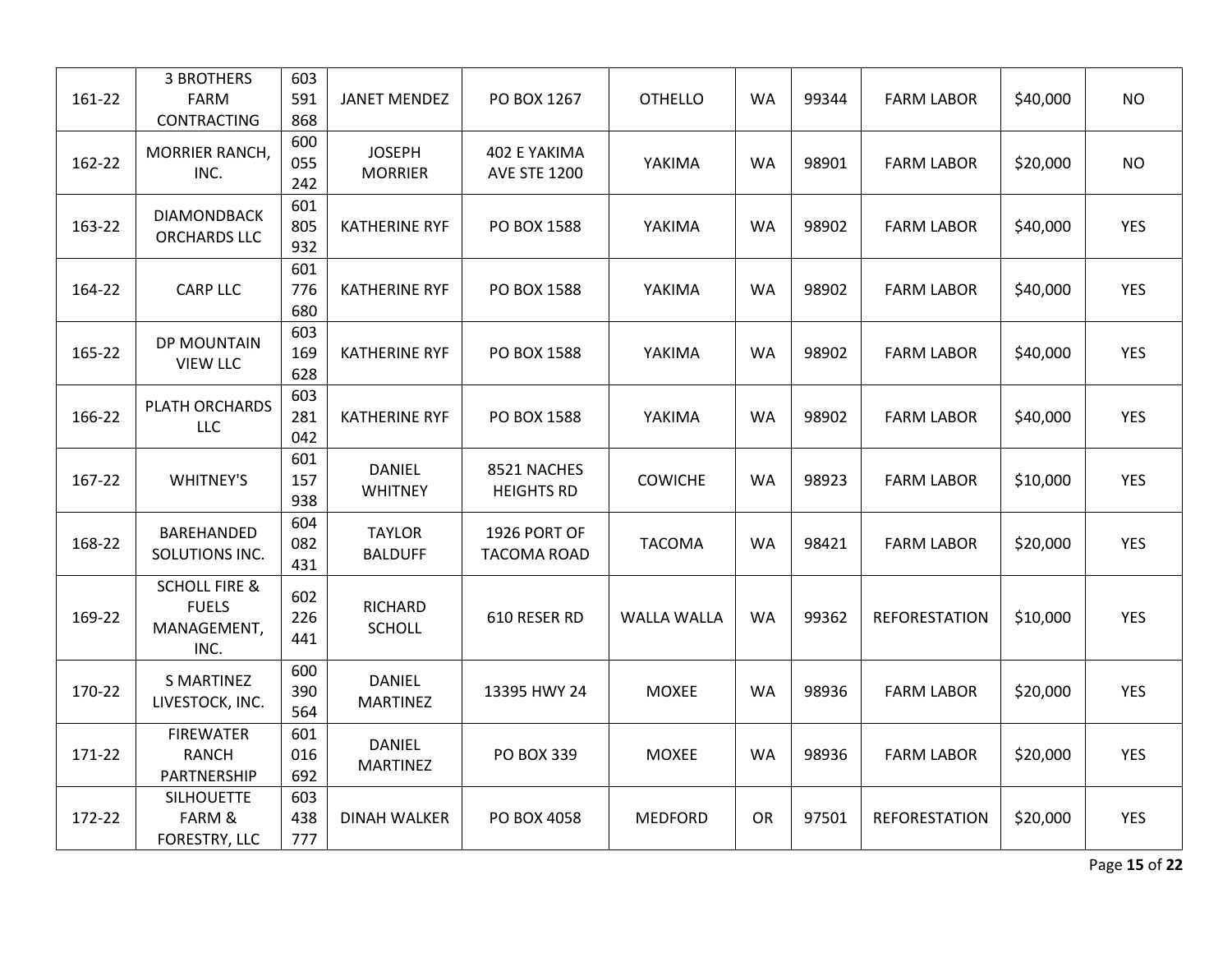| 173-22  | <b>G&amp;S NORTHWEST</b><br><b>CUSTOM FARM</b><br>SERVICES LLC                 | 603<br>599<br>877 | <b>DAVID GARZA</b>                                    | PO BOX 399                         | <b>MOSES LAKE</b> | <b>WA</b> | 98837 | <b>FARM LABOR</b>    | \$10,000 | <b>NO</b>  |
|---------|--------------------------------------------------------------------------------|-------------------|-------------------------------------------------------|------------------------------------|-------------------|-----------|-------|----------------------|----------|------------|
| 174-22  | <b>WESTERN</b><br><b>FRONTIER</b><br>SERVICES, LLC                             | 604<br>044<br>914 | <b>MARTIN LEVION</b>                                  | 5426 N RD 68 STE<br>D #219         | <b>PASCO</b>      | <b>WA</b> | 99301 | <b>FARM LABOR</b>    | \$10,000 | <b>NO</b>  |
| 175-22  | <b>NL FARM LABOR</b><br><b>CONTRACTOR LLC</b>                                  | 604<br>029<br>868 | LUIS<br>NAVARRETE<br><b>ARZOLA</b>                    | 2013 W YAKIMA<br><b>ST</b>         | <b>PASCO</b>      | <b>WA</b> | 99301 | <b>FARM LABOR</b>    | \$25,000 | <b>YES</b> |
| 176-22  | HARVEST PLUS,<br><b>LLC</b>                                                    | 604<br>665<br>236 | <b>FRANCISCO</b><br><b>RODRIGUEZ</b><br><b>MARTEL</b> | 310 W COLUMBIA<br>ST STE 4         | <b>PASCO</b>      | <b>WA</b> | 99301 | <b>FARM LABOR</b>    | \$20,000 | <b>YES</b> |
| 177-22  | <b>SUMMITT</b><br>FORESTS, INC                                                 | 601<br>457<br>367 | <b>SCOTT NELSON</b>                                   | 2305 ASHLAND ST<br>STE 104 PMB 432 | ASHLAND           | <b>OR</b> | 97520 | <b>REFORESTATION</b> | \$20,000 | <b>YES</b> |
| 178-22B | <b>EVEREST TREE</b><br>SERVICE, LLC                                            | 604<br>694<br>292 | <b>JOSE SALVADOR</b><br><b>ONTIVEROS</b>              | PO BOX 421                         | <b>TENINO</b>     | <b>WA</b> | 98589 | <b>BOTH</b>          | \$10,000 | <b>YES</b> |
| 178-22  | <b>EVEREST TREE</b><br>SERVICE, LLC                                            | 604<br>694<br>292 | <b>JOSE SALVADOR</b><br><b>ONTIVEROS</b>              | PO BOX 421                         | <b>TENINO</b>     | <b>WA</b> | 98589 | <b>BOTH</b>          | \$10,000 | <b>YES</b> |
| 179-22  | <b>CIERTO</b>                                                                  | 603<br>583<br>902 | <b>JOE MARTINEZ</b>                                   | PO BOX 8295                        | <b>TACOMA</b>     | <b>WA</b> | 98419 | RECRUITMENT          | \$10,000 | <b>NO</b>  |
| 180-22  | <b>LABORWORKS</b><br><b>INDUSTRIAL</b><br><b>STAFFING</b><br>SPECIALISTS, INC. | 601<br>849<br>048 | <b>JON SCOTT</b><br>SABO                              | PO BOX 1755                        | <b>GIG HARBOR</b> | <b>WA</b> | 98335 | <b>FARM LABOR</b>    | \$15,000 | <b>YES</b> |
| 181-22  | <b>RMZ LABOR</b><br><b>CONTRACTOR LLC</b>                                      | 604<br>047<br>758 | <b>LILIA RAMIREZ</b><br><b>BRAVO</b>                  | 6265 SAINT LOUIS<br>RD NE          | <b>GERVAIS</b>    | <b>OR</b> | 97026 | <b>BOTH</b>          | \$30,000 | <b>NO</b>  |
| 182-22  | <b>GRAYBACK</b><br>FORESTRY, INC.                                              | 601<br>384<br>338 | <b>MICHAEL</b><br><b>WHEELOCK</b>                     | <b>PO BOX 838</b>                  | <b>MERLIN</b>     | <b>OR</b> | 97532 | <b>BOTH</b>          | \$10,000 | YES        |
| 183-22  | <b>HUGO</b><br>REFORESTATION,<br>INC.                                          | 601<br>030<br>050 | <b>HUGO</b><br>PEREGRINO                              | PO BOX 981                         | <b>CHEHALIS</b>   | <b>WA</b> | 98532 | <b>REFORESTATION</b> | \$25,000 | <b>YES</b> |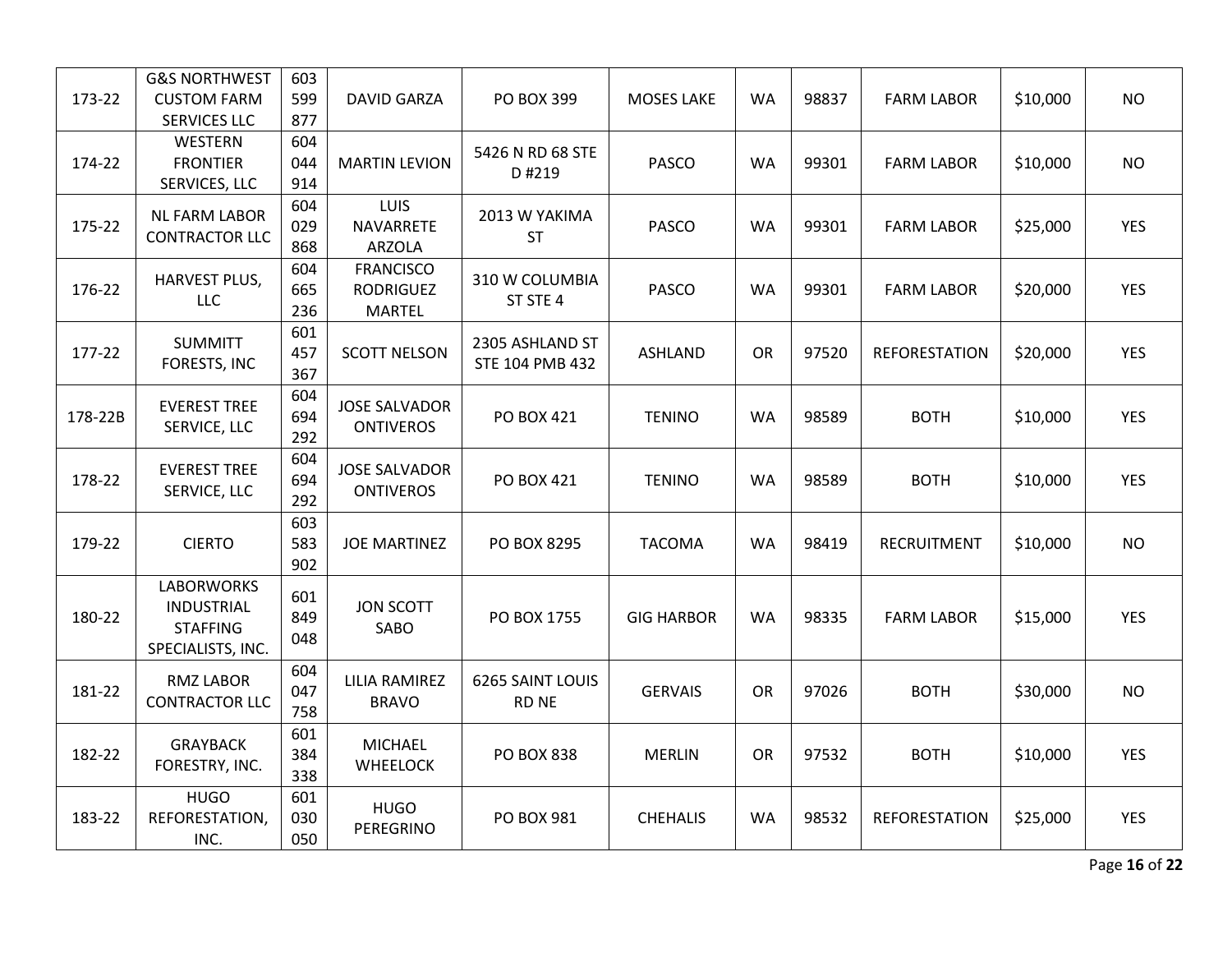| 184-22 | MT. ST. HELENS<br>REFORESTATION,<br>INC.              | 601<br>416<br>111 | <b>HUGO</b><br>PEREGRINO                              | PO BOX 971                         | <b>CHEHALIS</b>    | <b>WA</b> | 98532 | <b>REFORESTATION</b> | \$20,000 | <b>YES</b> |
|--------|-------------------------------------------------------|-------------------|-------------------------------------------------------|------------------------------------|--------------------|-----------|-------|----------------------|----------|------------|
| 185-22 | <b>EMERALD AG, LLC</b>                                | 601<br>881<br>983 | <b>THOMAS</b><br>WALISER                              | 4013 PEPPERS<br><b>BRIDGE ROAD</b> | WALLA WALLA        | <b>WA</b> | 99362 | <b>FARM LABOR</b>    | \$20,000 | <b>NO</b>  |
| 186-22 | <b>BROTHERS FIRE</b><br><b>LLC</b>                    | 602<br>805<br>792 | SAUL<br>LABANAUSKAS                                   | <b>PO BOX 997</b>                  | <b>TWISP</b>       | <b>WA</b> | 98856 | <b>REFORESTATION</b> | \$10,000 | <b>YES</b> |
| 187-22 | <b>NEO'S GRAFTING</b><br>& BUDDING<br><b>SERVICES</b> | 603<br>244<br>691 | <b>IRINEO</b><br>VALDOVINOS<br><b>MADRIGAL</b>        | <b>647 EDGEWATER</b><br>WAY SW     | <b>DESERT AIRE</b> | <b>WA</b> | 99349 | <b>FARM LABOR</b>    | \$10,000 | <b>NO</b>  |
| 188-22 | <b>BELLA FORTUNA</b><br>VINEYARD<br>SERVICES LLC      | 603<br>173<br>864 | <b>FRANCISCO</b><br><b>JIMENEZ</b><br><b>MARTINEZ</b> | 514 FERN AVE                       | <b>WALLA WALLA</b> | <b>WA</b> | 99362 | <b>FARM LABOR</b>    | \$20,000 | <b>NO</b>  |
| 189-22 | <b>CASCADIA</b><br><b>FORESTRY INC</b>                | 603<br>590<br>908 | JAIME<br><b>CONTRERAS</b>                             | <b>PO BOX 520</b>                  | <b>TOLEDO</b>      | <b>WA</b> | 98591 | <b>REFORESTATION</b> | \$10,000 | <b>YES</b> |
| 190-22 | <b>SIERRA</b><br>REFORESTATION,<br>INC.               | 601<br>506<br>149 | <b>GUILLERMO</b><br><b>MENDOZA</b><br>GONZALEZ        | <b>PO BOX 76</b>                   | <b>TENINO</b>      | <b>WA</b> | 98589 | <b>REFORESTATION</b> | \$20,000 | <b>YES</b> |
| 191-22 | <b>BLUE SKY LABOR,</b><br><b>LLC</b>                  | 604<br>603<br>687 | <b>GARY</b><br><b>MIDDLETON</b>                       | <b>PO BOX 178</b>                  | <b>ELTOPIA</b>     | <b>WA</b> | 99330 | <b>FARM LABOR</b>    | \$20,000 | <b>NO</b>  |
| 192-22 | <b>INN AT ABEJA</b><br>VINEYARDS, LLC                 | 604<br>264<br>689 | <b>JOHN F</b><br>OPPENHEIMER                          | 2014 MILL CREEK<br><b>RD</b>       | <b>WALLA WALLA</b> | <b>WA</b> | 99362 | <b>FARM LABOR</b>    | \$5,000  | <b>NO</b>  |
| 193-22 | LARA BROTHERS,<br>LTD.                                | 601<br>438<br>593 | <b>LINO LARA</b>                                      | PO BOX 1777                        | <b>CASTLE ROCK</b> | <b>WA</b> | 98611 | <b>BOTH</b>          | \$10,000 | <b>YES</b> |
| 194-22 | <b>WHITEPINE</b><br><b>FORESTRY INC</b>               | 604<br>341<br>442 | <b>LINO LARA</b>                                      | PO BOX 1777                        | <b>CASTLE ROCK</b> | <b>WA</b> | 98611 | <b>BOTH</b>          | \$10,000 | <b>YES</b> |
| 195-22 | <b>UFC</b><br><b>REFORESTATION</b><br>LLC             | 604<br>611<br>289 | CRISTIAN<br><b>BARRON</b>                             | 217 S 7TH ST                       | SUNNYSIDE          | <b>WA</b> | 98944 | <b>BOTH</b>          | \$5,000  | <b>YES</b> |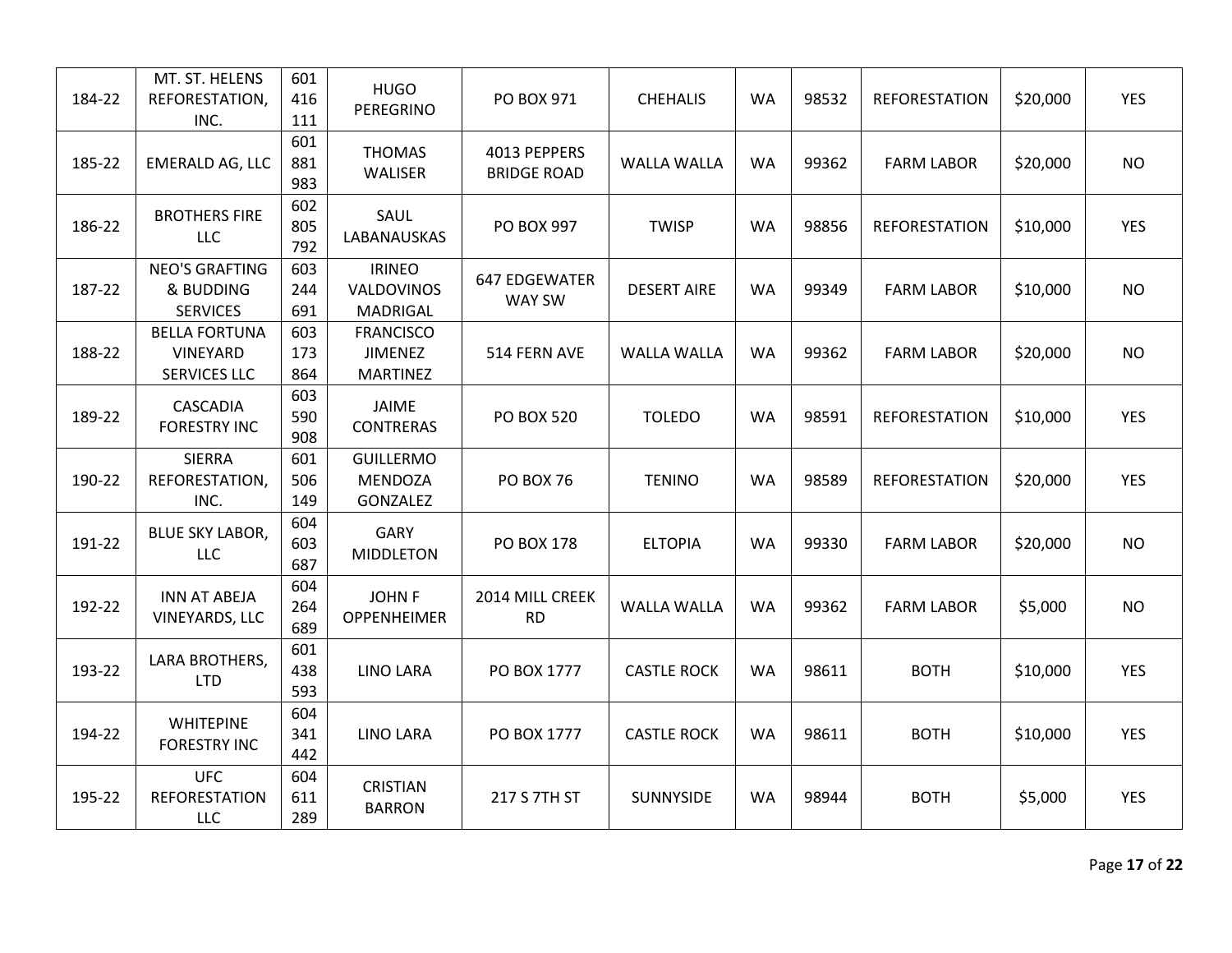| 196-22 | <b>1ST CHOICE</b><br><b>CONTRACTING</b><br><b>LLC</b>                    | 603<br>499<br>133 | <b>RICARDO</b><br><b>ABUNDIZ</b>     | 4771 SAGEHILL RD                   | <b>OTHELLO</b>   | <b>WA</b> | 99344 | <b>FARM LABOR</b>    | \$40,000 | <b>NO</b>  |
|--------|--------------------------------------------------------------------------|-------------------|--------------------------------------|------------------------------------|------------------|-----------|-------|----------------------|----------|------------|
| 197-22 | <b>FARMWORKERS</b><br>ALLIANCE, LLC                                      | 604<br>699<br>491 | <b>MARIE FELIPE</b>                  | 207 NORTH<br><b>DENNIS STREET</b>  | <b>KENNEWICK</b> | <b>WA</b> | 99336 | <b>FARM LABOR</b>    | \$25,000 | <b>NO</b>  |
| 198-22 | <b>TAYLOR</b><br><b>ORCHARDS</b><br>MANAGEMENT,<br>INC.                  | 603<br>461<br>780 | <b>MICHAEL</b><br><b>TAYLOR</b>      | 3748 STATE HWY<br>97A              | <b>WENATCHEE</b> | <b>WA</b> | 98801 | <b>FARM LABOR</b>    | \$20,000 | <b>YES</b> |
| 199-22 | <b>STONEMETZ</b><br>ORCHARDS, LLC                                        | 603<br>567<br>927 | <b>SHANE</b><br><b>STONEMETZ</b>     | PO BOX 1544                        | ZILLAH           | <b>WA</b> | 98953 | <b>FARM LABOR</b>    | \$20,000 | <b>NO</b>  |
| 200-22 | <b>ESQUIVEL FARM</b><br><b>LABOR</b><br><b>CONTRACTING</b><br><b>LLC</b> | 603<br>445<br>514 | <b>JOSE ESQUIVEL</b>                 | PO BOX 3248                        | <b>PASCO</b>     | <b>WA</b> | 99302 | <b>FARM LABOR</b>    | \$20,000 | <b>NO</b>  |
| 201-22 | AGRIMACS, INC.                                                           | 602<br>075<br>676 | <b>TIMOTHY</b><br><b>MCLAUGHLIN</b>  | PO BOX 1470                        | CHELAN           | <b>WA</b> | 98816 | <b>FARM LABOR</b>    | \$20,000 | <b>YES</b> |
| 202-22 | <b>COLUMBIA</b><br>ORCHARD<br>MANAGEMENT,<br>INC.                        | 601<br>183<br>421 | <b>ROBIN HANSEN</b>                  | 2575 EUCLID AVE                    | <b>WENATCHEE</b> | <b>WA</b> | 98801 | <b>FARM LABOR</b>    | \$20,000 | <b>YES</b> |
| 203-22 | <b>EVERGREEN</b><br>AGRICULTURAL<br>SERVICES, LLC                        | 604<br>009<br>540 | <b>BRIAN TRIMBLE</b>                 | 320 N JOHNSON<br><b>ST STE 800</b> | <b>KENNEWICK</b> | <b>WA</b> | 99336 | <b>FARM LABOR</b>    | \$40,000 | <b>YES</b> |
| 204-22 | <b>RFR GRAFTING</b><br><b>LLC</b>                                        | 604<br>344<br>639 | <b>RAUL</b><br><b>RODRIGUEZ</b>      | <b>PO BOX 23</b>                   | <b>DELANO</b>    | CA        | 93216 | <b>FARM LABOR</b>    | \$10,000 | <b>YES</b> |
| 205-22 | J FRANCO<br><b>REFORESTATION</b><br><b>INC</b>                           | 602<br>526<br>374 | <b>JESUS FRANCO</b><br><b>GUZMAN</b> | 9227 STAYTON RD<br><b>SE</b>       | <b>AUMSVILLE</b> | <b>OR</b> | 97323 | <b>REFORESTATION</b> | \$20,000 | <b>YES</b> |
| 206-22 | MP FORESTRY,<br><b>INC</b>                                               | 604<br>099<br>718 | <b>MACLOVIO</b><br><b>MORENO</b>     | 3621 TABLE ROCK<br><b>ROAD</b>     | <b>MEDFORD</b>   | <b>OR</b> | 97504 | <b>REFORESTATION</b> | \$20,000 | <b>YES</b> |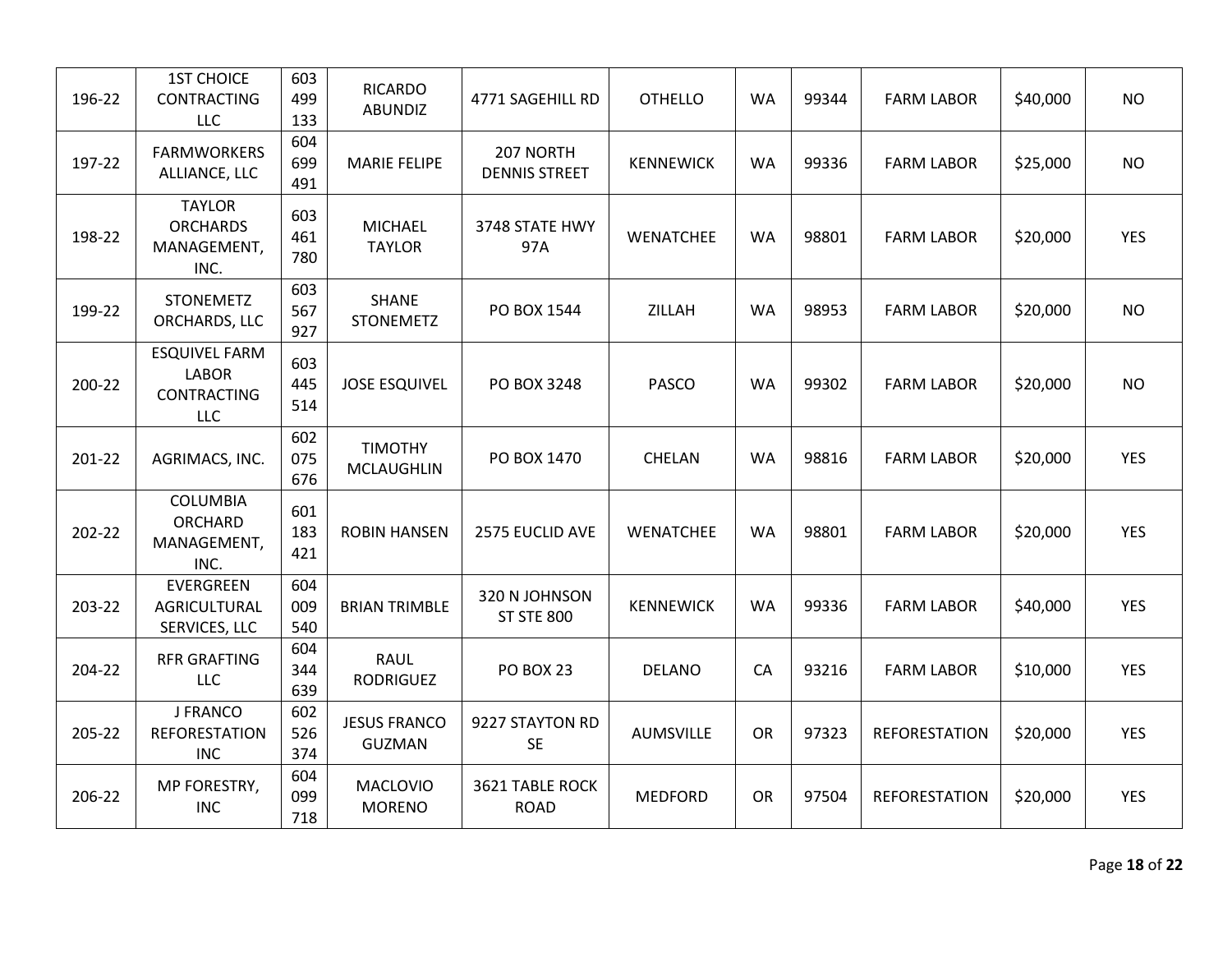| 207-22 | <b>FIRMAN POLLEN</b><br>COMPANY                             | 602<br>788<br>929 | <b>RYAN REISBICK</b>                                | 301 N 1ST AVE                           | YAKIMA                         | <b>WA</b> | 98902 | <b>FARM LABOR</b>    | \$40,000 | <b>NO</b>  |
|--------|-------------------------------------------------------------|-------------------|-----------------------------------------------------|-----------------------------------------|--------------------------------|-----------|-------|----------------------|----------|------------|
| 208-22 | <b>WASHINGTON</b><br><b>HARVEST GROUP</b><br><b>LLC</b>     | 604<br>861<br>412 | <b>JOSE LOPEZ</b><br><b>RODRIGUEZ</b>               | PO BOX 876                              | RICHLAND                       | <b>WA</b> | 99352 | <b>FARM LABOR</b>    | \$15,000 | <b>NO</b>  |
| 209-22 | THE HARVEST<br>COMPANY<br><b>STAFFING LLC</b>               | 604<br>397<br>498 | <b>ANTHONY SWAT</b>                                 | 4025 S LEE ST                           | SPOKANE                        | <b>WA</b> | 99203 | <b>FARM LABOR</b>    | \$20,000 | <b>NO</b>  |
| 210-22 | PACIFIC AGRI-<br>SERVICE LLC                                | 604<br>189<br>584 | <b>LIZETH</b><br>CARDENAS                           | 1712 PIONEER<br><b>AVE STE #223</b>     | <b>CHEYENNE</b>                | <b>WY</b> | 82001 | <b>BOTH</b>          | \$40,000 | <b>YES</b> |
| 211-22 | <b>ARTHUR J DEN</b><br><b>HOED INC</b>                      | 602<br>569<br>998 | <b>ARTHUR DEN</b><br><b>HOED</b>                    | 62501N<br>MISSIMER RD                   | GRANDVIEW                      | <b>WA</b> | 98930 | <b>FARM LABOR</b>    | \$20,000 | <b>NO</b>  |
| 212-22 | <b>M&amp;O</b><br><b>CONTRACTING</b><br><b>LLC</b>          | 604<br>536<br>503 | <b>MELVIN RIVERA</b>                                | 610 WEST LEWIS<br><b>STREET SUITE B</b> | <b>PASCO</b>                   | <b>WA</b> | 99301 | <b>FARM LABOR</b>    | \$20,000 | <b>YES</b> |
| 213-22 | <b>GE FORESTRY,</b><br>INC.                                 | 602<br>043<br>163 | <b>ESTEBAN</b><br>GONZALEZ<br><b>DURAN</b>          | 5315<br>MCLOUGHLIN<br><b>DRIVE</b>      | <b>CENTRAL</b><br><b>POINT</b> | <b>OR</b> | 97502 | <b>REFORESTATION</b> | \$20,000 | <b>YES</b> |
| 214-22 | <b>R&amp;R CHRISTO</b><br><b>CONSTRUCTION</b><br><b>LLC</b> | 604<br>859<br>510 | ANDREW<br>CARLSON                                   | 2200 PROCTOR RD                         | <b>FREMONT</b>                 | <b>NE</b> | 68025 | <b>FARM LABOR</b>    | \$20,000 | <b>YES</b> |
| 215-22 | <b>MARTINEZ FARM</b><br>MANAGEMENT                          | 604<br>455<br>648 | <b>DANIEL</b><br><b>MARTINEZ</b><br><b>PATRICIO</b> | 28599 SAQURO<br><b>AVE</b>              | <b>MADERA</b>                  | CA        | 93638 | <b>FARM LABOR</b>    | \$20,000 | <b>NO</b>  |
| 216-22 | <b>ALVAREZ</b><br>ENVIRONMENTAL<br>, LLC                    | 602<br>952<br>361 | CARMEN<br><b>OSEGUERA</b>                           | PO BOX 1816                             | <b>POST FALLS</b>              | ID        | 83877 | <b>REFORESTATION</b> | \$10,000 | <b>YES</b> |
| 217-22 | MCE STAFFING<br><b>LLC</b>                                  | 604<br>703<br>434 | YULIANA<br><b>ESQUIVEL</b>                          | PO BOX 3248                             | <b>PASCO</b>                   | <b>WA</b> | 99302 | <b>FARM LABOR</b>    | \$20,000 | <b>NO</b>  |
| 218-22 | <b>MG FARMING</b><br><b>CORP</b>                            | 604<br>786<br>217 | <b>JIAN MALIHI</b>                                  | 6820 20TH ST E<br><b>SUITE A-1</b>      | <b>FIFE</b>                    | <b>WA</b> | 98424 | <b>FARM LABOR</b>    | \$10,000 | <b>NO</b>  |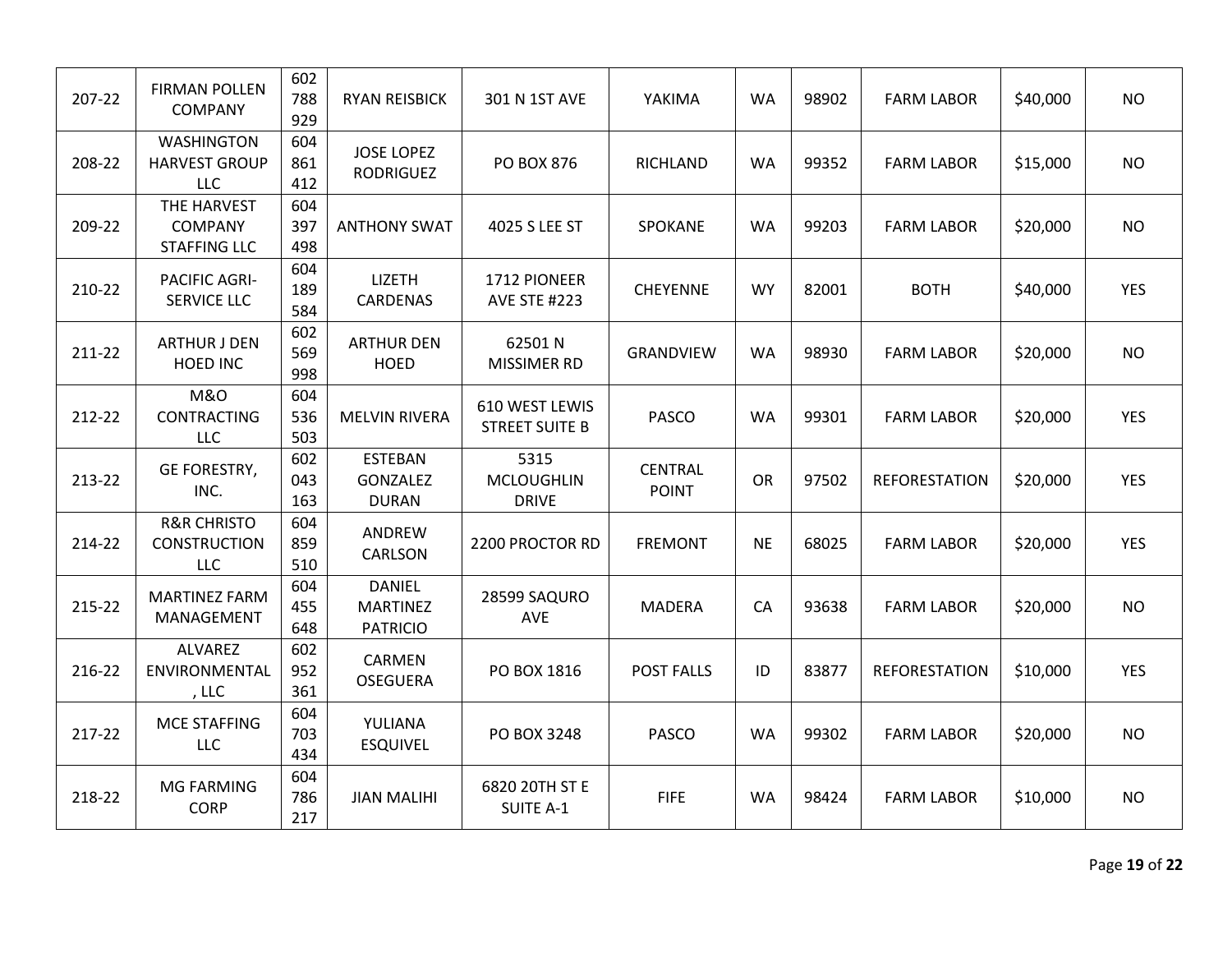| 219-22 | <b>NARANJO</b><br><b>REFORESTATION</b>                | 601<br>293<br>020 | <b>JAVIER</b><br><b>NARANJO</b>              | <b>PO BOX 520</b>                                | <b>TOLEDO</b>                     | <b>WA</b> | 98591 | <b>REFORESTATION</b> | \$10,000 | <b>YES</b> |
|--------|-------------------------------------------------------|-------------------|----------------------------------------------|--------------------------------------------------|-----------------------------------|-----------|-------|----------------------|----------|------------|
| 220-22 | MEDELEZ INC                                           | 602<br>059<br>513 | <b>BENITO</b><br>MEDELEZ JR                  | 30522 OLDFIELD<br><b>ST</b>                      | <b>HERMISTON</b>                  | <b>OR</b> | 97838 | <b>FARM LABOR</b>    | \$30,000 | <b>YES</b> |
| 221-22 | <b>ZECCHINO</b><br>FARMS, LLC                         | 602<br>574<br>730 | <b>ALLAN</b><br>ZECCHINO                     | 1431 SATUS<br>LONGHOUSE RD                       | <b>GRANGER</b>                    | <b>WA</b> | 98932 | <b>FARM LABOR</b>    | \$10,000 | <b>NO</b>  |
| 222-22 | JOSE'S<br><b>REFORESTATION</b>                        | 601<br>217<br>255 | <b>JOSE GONZALEZ</b>                         | <b>634 S MARKET</b><br><b>BLVD</b>               | <b>CHEHALIS</b>                   | <b>WA</b> | 98532 | <b>REFORESTATION</b> | \$15,000 | <b>YES</b> |
| 223-22 | <b>FLORES</b><br><b>AGRICULTURE</b><br><b>SERVICE</b> | 604<br>605<br>142 | <b>FRANCISCO</b><br><b>FLORES</b>            | 310 NE 14TH AVE                                  | <b>MILTON</b><br><b>FREEWATER</b> | <b>OR</b> | 97862 | <b>FARM LABOR</b>    | \$5,000  | <b>NO</b>  |
| 224-22 | <b>DREGER</b><br><b>SECURITY, LLC</b>                 | 602<br>515<br>631 | <b>BLAINE HIRAI</b>                          | PO BOX 695                                       | <b>QUINCY</b>                     | <b>WA</b> | 98848 | <b>FARM LABOR</b>    | \$5,000  | <b>NO</b>  |
| 225-22 | ANDERSEN<br>SOLUTIONS LLC                             | 604<br>161<br>954 | SHAYLENE<br>ANDERSEN                         | <b>601 S PIONEER</b><br>WAY STE F 501            | <b>MOSES LAKE</b>                 | <b>WA</b> | 98837 | <b>FARM LABOR</b>    | \$20,000 | <b>NO</b>  |
| 226-22 | QUICKSILVER<br><b>CONTRACTING</b><br>CO.              | 601<br>864<br>589 | <b>JOHN KENTON</b><br><b>WILLIAMS</b>        | 64682 COOK AVE<br>#99                            | <b>BEND</b>                       | <b>OR</b> | 97703 | <b>REFORESTATION</b> | \$15,000 | <b>YES</b> |
| 227-22 | <b>QUALITY</b><br><b>GRAFTING LLC</b>                 | 604<br>434<br>659 | <b>ALFREDO</b><br><b>MANZO</b>               | 6018 ROAD 90                                     | <b>PASCO</b>                      | <b>WA</b> | 99301 | <b>FARM LABOR</b>    | \$10,000 | <b>NO</b>  |
| 228-22 | <b>ALDANA</b><br><b>HARVESTING</b>                    | 604<br>808<br>390 | <b>GIOVANNA</b><br><b>SIERRA</b><br>CARRILLO | 2306 W 25TH PL                                   | <b>KENNEWICK</b>                  | <b>WA</b> | 99337 | <b>FARM LABOR</b>    | \$20,000 | <b>YES</b> |
| 229-22 | <b>FULL SPECTRUM</b><br><b>INDUSTRIES LLC</b>         | 604<br>527<br>216 | <b>SKYLER KELLER</b>                         | 1608 W<br><b>SHANNON AVE</b><br>APT <sub>1</sub> | <b>SPOKANE</b>                    | <b>WA</b> | 99205 | <b>FARM LABOR</b>    | \$20,000 | <b>NO</b>  |
| 230-22 | <b>TEENY FARMS INC</b>                                | 603<br>378<br>484 | <b>STEVEN TEENY</b>                          | PO BOX 2829                                      | CHELAN                            | <b>WA</b> | 98816 | <b>FARM LABOR</b>    | \$20,000 | <b>YES</b> |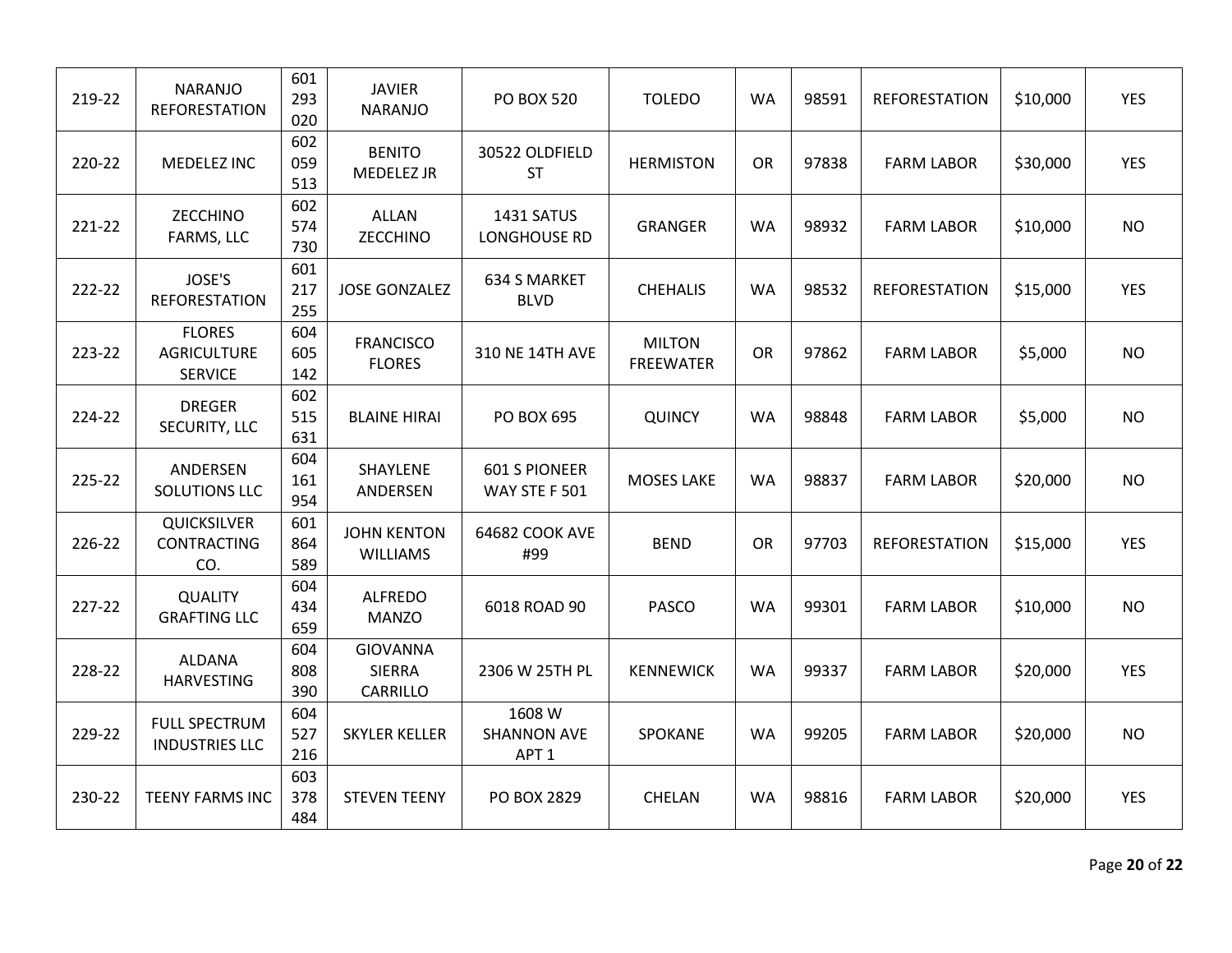| 231-22 | <b>WRIGHT</b><br>MANAGEMENT<br>SERVICES, LLC                                                           | 604<br>587<br>594 | <b>MITCHELL</b><br><b>WRIGHT</b> | 28922 2ND AVE<br><b>NW</b>    | <b>ARLINGTON</b> | <b>WA</b> | 98223 | <b>FARM LABOR</b>    | \$15,000 | <b>NO</b>  |
|--------|--------------------------------------------------------------------------------------------------------|-------------------|----------------------------------|-------------------------------|------------------|-----------|-------|----------------------|----------|------------|
| 232-22 | <b>TORRES</b><br><b>REFORESTATION</b>                                                                  | 603<br>241<br>031 | <b>MIGUEL TORRES</b>             | 417 W HARRIMAN<br><b>ST</b>   | ABERDEEN         | <b>WA</b> | 98520 | <b>REFORESTATION</b> | \$10,000 | <b>YES</b> |
| 233-22 | <b>MANULIFE</b><br><b>INVESTMENT</b><br>MANAGEMENT<br><b>FARMLAND</b><br>MANAGEMENT<br><b>SERVICES</b> | 601<br>239<br>021 | <b>JEFFREY</b><br><b>WENGER</b>  | 301 E MAIN ST                 | <b>TURLOCK</b>   | CA        | 95380 | <b>FARM LABOR</b>    | \$20,000 | <b>NO</b>  |
| 234-22 | <b>MANULIFE</b><br><b>INVESTMENT</b><br>MANAGEMENT<br><b>AGRICULTURAL</b><br><b>SERVICES</b>           | 603<br>387<br>661 | <b>JEFFREY</b><br><b>WENGER</b>  | 301 E MAIN ST                 | <b>TURLOCK</b>   | CA        | 95380 | <b>FARM LABOR</b>    | \$20,000 | <b>NO</b>  |
| 235-22 | <b>PONDEROSA</b><br>REFORESTATION,<br>INC.                                                             | 602<br>251<br>229 | <b>JUAN BENCOMO</b>              | PO BOX 1067                   | <b>MEDFORD</b>   | <b>OR</b> | 97501 | <b>REFORESTATION</b> | \$10,000 | <b>YES</b> |
| 236-22 | <b>PONDEROSA</b><br>TIMBERLAND,<br>INC.                                                                | 604<br>095<br>091 | <b>CARLOS</b><br><b>BENCOMO</b>  | 369 OAK GROVE<br><b>RD</b>    | <b>MEDFORD</b>   | <b>OR</b> | 97501 | <b>REFORESTATION</b> | \$10,000 | <b>YES</b> |
| 237-22 | <b>SYNON</b><br><b>ENTERPRISES, LLC</b>                                                                | 603<br>605<br>193 | <b>BENJAMIN</b><br><b>SYNON</b>  | 5020 MILL CREED<br><b>RD</b>  | THE DALLES       | <b>OR</b> | 97058 | <b>FARM LABOR</b>    | \$20,000 | <b>NO</b>  |
| 238-22 | <b>MARK LAPIERRE</b><br><b>ORCHARDS INC</b>                                                            | 602<br>088<br>743 | <b>PAUL MARK</b><br>LAPIERRE     | PO BOX 1869                   | ZILLAH           | <b>WA</b> | 98953 | <b>FARM LABOR</b>    | \$40,000 | <b>NO</b>  |
| 239-22 | <b>J&amp;L GRAFTING</b>                                                                                | 604<br>062<br>690 | <b>JOSE ROSAS</b><br><b>LEON</b> | 1318 CENTENNIAL<br><b>AVE</b> | <b>SUNNYSIDE</b> | <b>WA</b> | 98944 | <b>FARM LABOR</b>    | \$10,000 | <b>NO</b>  |
| 240-22 | <b>STRONGWOOD</b><br>FORESTRY, INC.                                                                    | 604<br>703<br>648 | SHAWNA<br><b>NORTHROP</b>        | PO BOX 1259                   | <b>CORINTH</b>   | <b>MS</b> | 38835 | <b>REFORESTATION</b> | \$20,000 | <b>YES</b> |